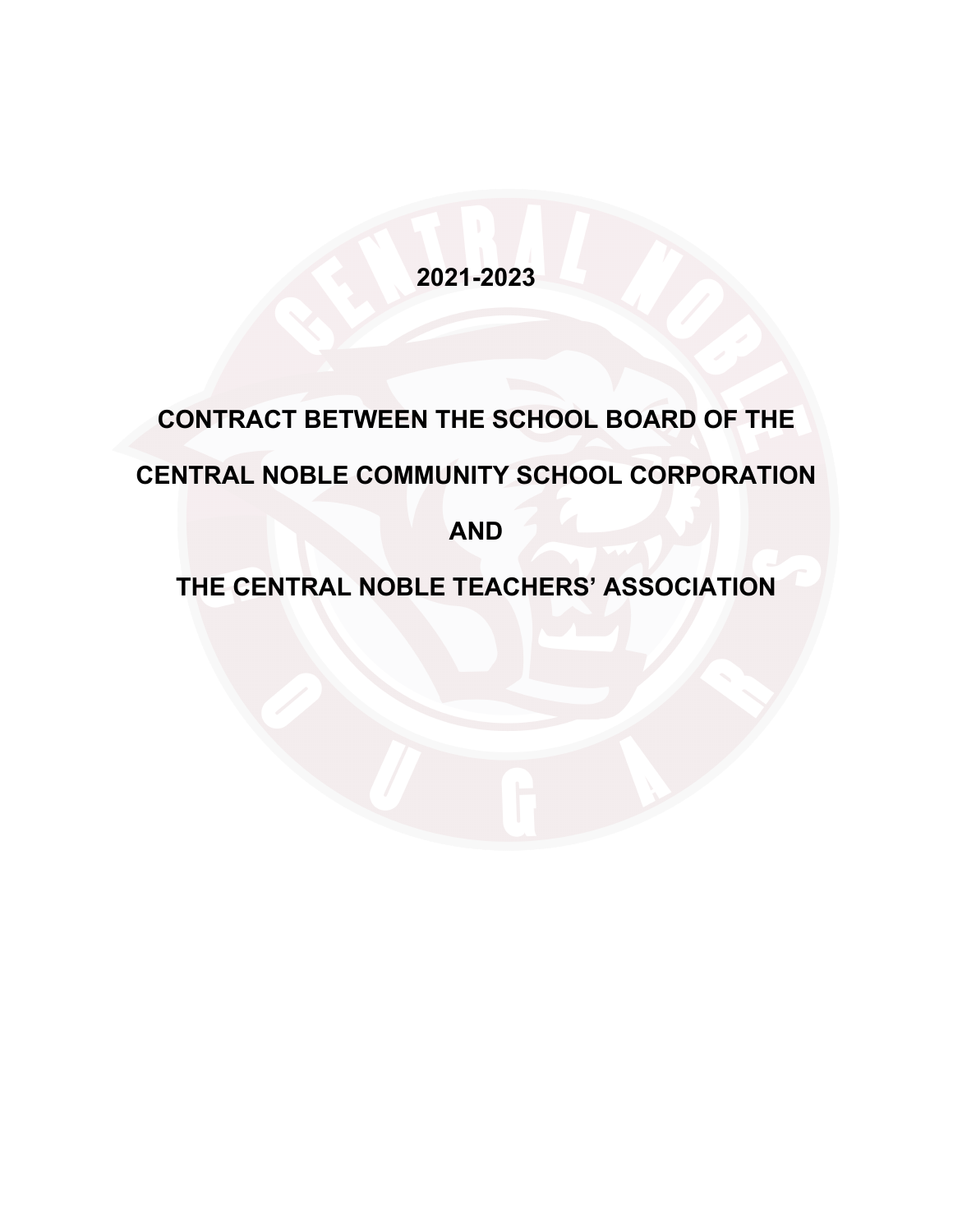# **TABLE OF CONTENTS**

| Section 4, Employer Paid Tax Deferred Compensation  2    |  |
|----------------------------------------------------------|--|
|                                                          |  |
|                                                          |  |
|                                                          |  |
|                                                          |  |
|                                                          |  |
|                                                          |  |
| Section 1, Annual Paid Leave and Annual Sick Leave       |  |
|                                                          |  |
|                                                          |  |
|                                                          |  |
|                                                          |  |
|                                                          |  |
|                                                          |  |
|                                                          |  |
| Section 7, Accumulation of Annual Leave as Accumulated 8 |  |
| <b>Sick Leave</b>                                        |  |
|                                                          |  |
|                                                          |  |
|                                                          |  |
|                                                          |  |
|                                                          |  |
|                                                          |  |
|                                                          |  |
|                                                          |  |
|                                                          |  |
|                                                          |  |
|                                                          |  |
|                                                          |  |
|                                                          |  |
|                                                          |  |
|                                                          |  |
|                                                          |  |
| Section 3, Central Noble Community School Corporation's  |  |
|                                                          |  |
|                                                          |  |
|                                                          |  |
| APPENDIX B, EXTRA-CURRICULAR COMPENSATION  20            |  |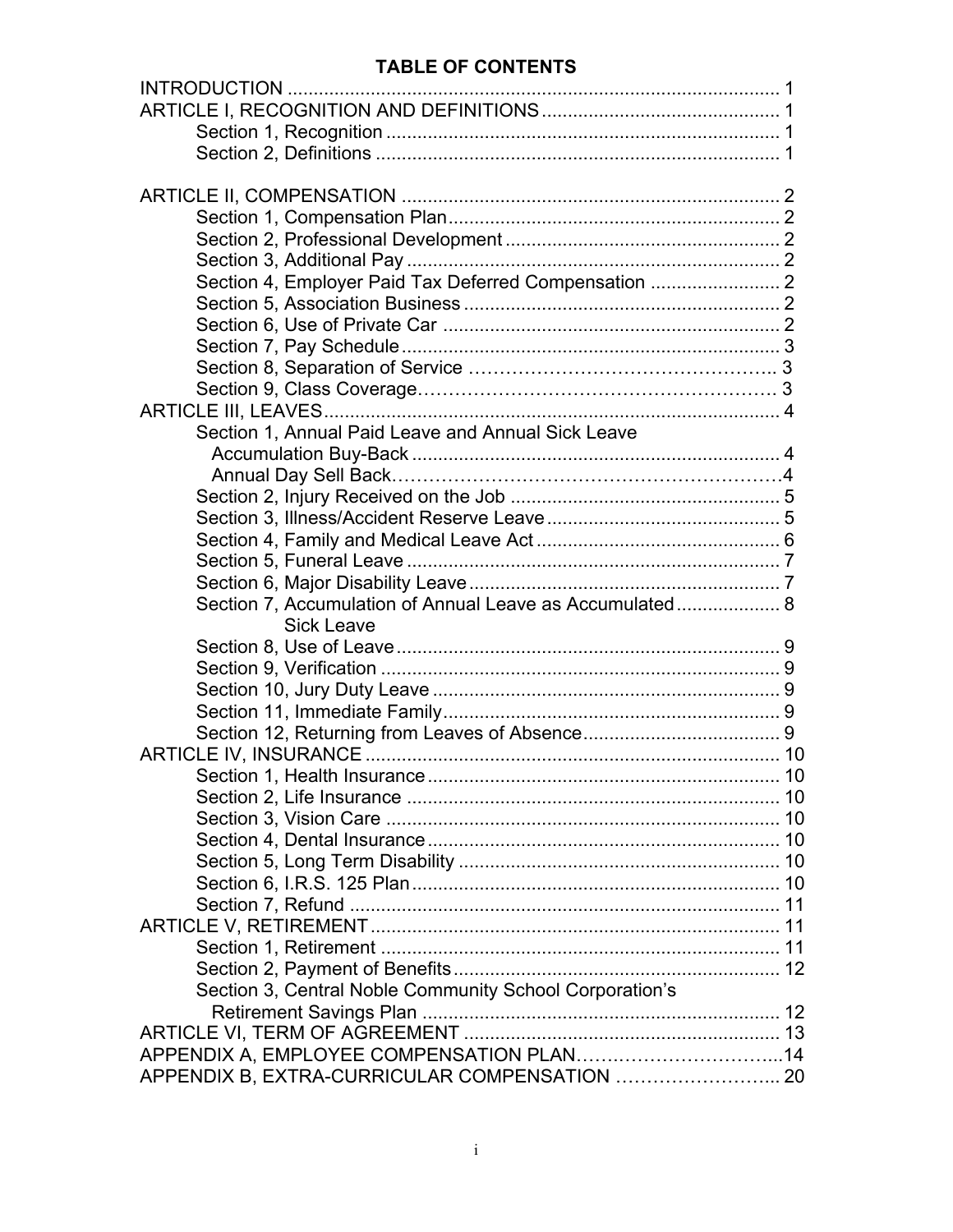This Master Contract entered into this 1<sup>st</sup> day of November, 2021, by and between the School Board of the Central Noble Community School Corporation, hereinafter called the "Board" and the Central Noble Teachers' Association, an affiliate of the Indiana State Teachers' Association and the National Education Association, hereinafter called the "Association."

#### **Summary of Timeline**

A public hearing (SEA 390) was held on September 7, 2021, at 4:00 PM. There were no public comments on the contract. Present for the meeting were Jamie Earnhart (CNTA President), Troy Gaff (CN Superintendent), Tyler Osenbaugh (CN Business Manager), and Joe McQueen (KPC MEDIA).

Formal bargaining sessions were held on September 22, 2021, September 28, 2021, October 6, 2021, and October 13, 2021. A tentative agreement was reached on October 13, 2021. The CNTA ratified the tentative agreement on October 15, 2021. The public hearing for the tentative agreement was held during the regular board meeting on October 19, 2021. The CBA was ratified on Monday, November 1, 2021.

#### **ARTICLE I RECOGNITION AND DEFINITIONS**

# **SECTION 1 RECOGNITION**

The Board hereby recognizes the Central Noble Teachers' Association as the exclusive representative of all teachers in the School Corporation that are under a regular teacher's contract.

#### **SECTION 2 DEFINITIONS**

- A. The term "teacher", when used in this contract shall refer to all certificated personnel employed by the Board except: the Superintendent, Business Manager, Principals, Assistant Principals, Administrative Assistants, Athletic Director, Special Education Director, Director of Technology, Vocational Director, Psychologist, Instructional Assistants and Part-Time Personnel not under regular contract.
- B. The terms "Board" and "Association" shall include authorized officers, representatives, and agents.
- C. The term "School Corporation" when used in this contract shall refer to the Central Noble Community School Corporation.
- D. The term "Local Association" shall mean the Central Noble Teachers' Association.
- E. The term "Collective Bargaining Unit" shall mean all certified teaching staff and counselors. It shall exclude: the Superintendent, Business Manager, Principals, Dean of Students, Administrative Assistants, Athletic Director, Special Education Director, Director of Technology, and Instructional Assistant.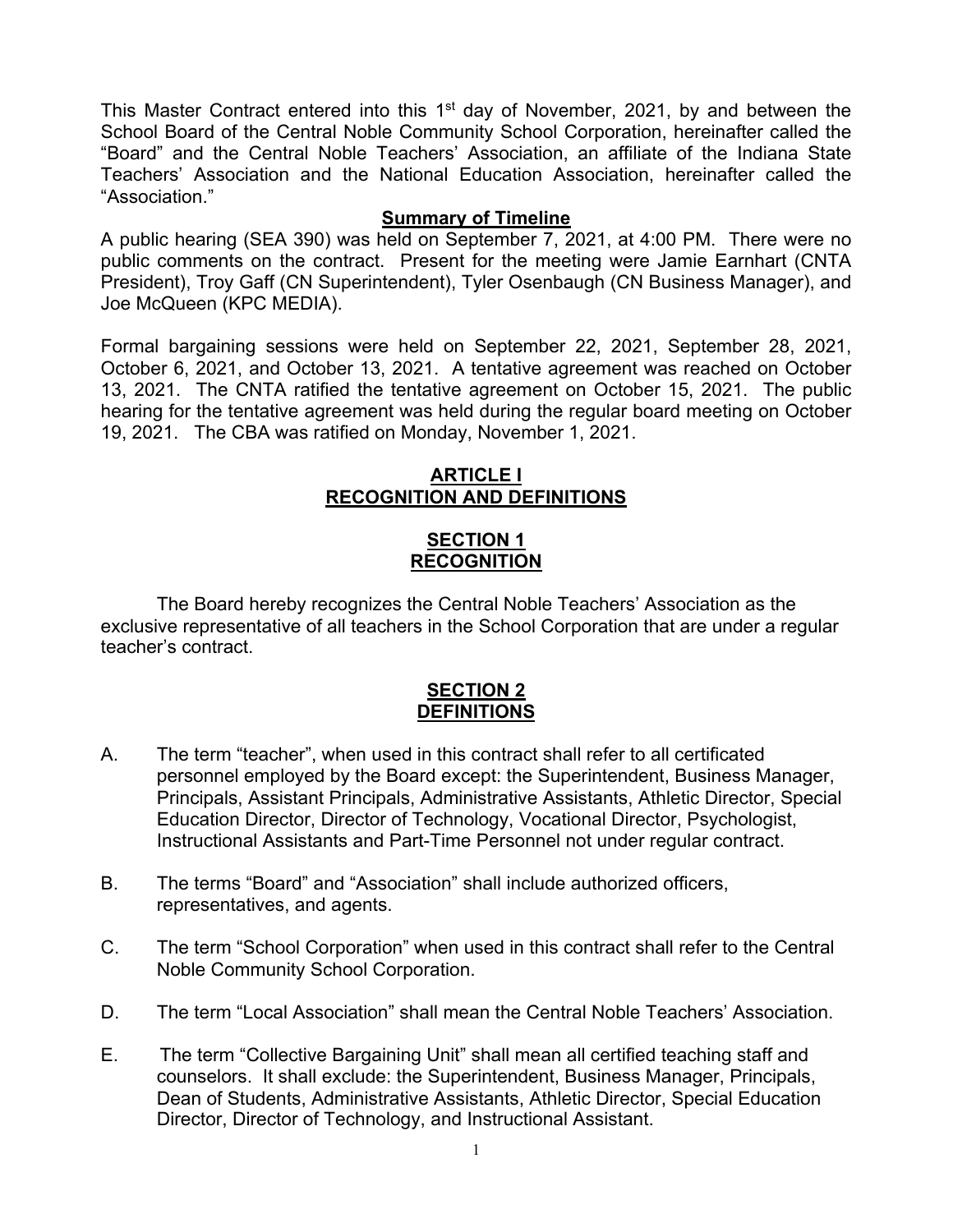#### **ARTICLE II COMPENSATION SECTION 1**

#### **2021-2022 School Year**

The base pay for the collective bargaining unit for the 2021-2022 school year ranges from \$38,500 and \$69,996.01. This is an increase of \$1500 from the previous contract per employee. The salary range for the corporation is in the compensation plan.

Salary adjustments will be made beginning on the November 25, 2021 payroll.

A summary of the districts compensation plan can be found in Appendix A.

Teachers on an extended contract shall be paid their daily rate for days over 183.

#### **2022-2023 School Year**

The base pay for the collective bargaining unit for the 2022-2023 school year ranges from \$40,200 and \$71,696.01. This is an increase of \$1700 from the previous contract per employee. The salary range for the corporation is in the compensation plan.

Salary adjustments will be made on the August 25, 2022 payroll.

A summary of the districts compensation plan can be found in Appendix A.

Teachers on an extended contract shall be paid their daily rate for days over 183.

#### **SECTION 2**

The Administration reserves the right to schedule Professional Development in addition to the contracted workdays for which participating teachers will be paid \$25.00 an hour.

# **SECTION 3**

The salaries for additional pay for extra duties and responsibilities are set forth in Appendix B. If in the opinion of the Board an emergency exists within the school year, they may add additional positions and personnel to the extra duty salary schedule.

# **SECTION 4 EMPLOYER PAID TAX DEFERRED COMPENSATION**

The Employer paid Tax Deferred Compensation has been suspended effective January 1, 2017.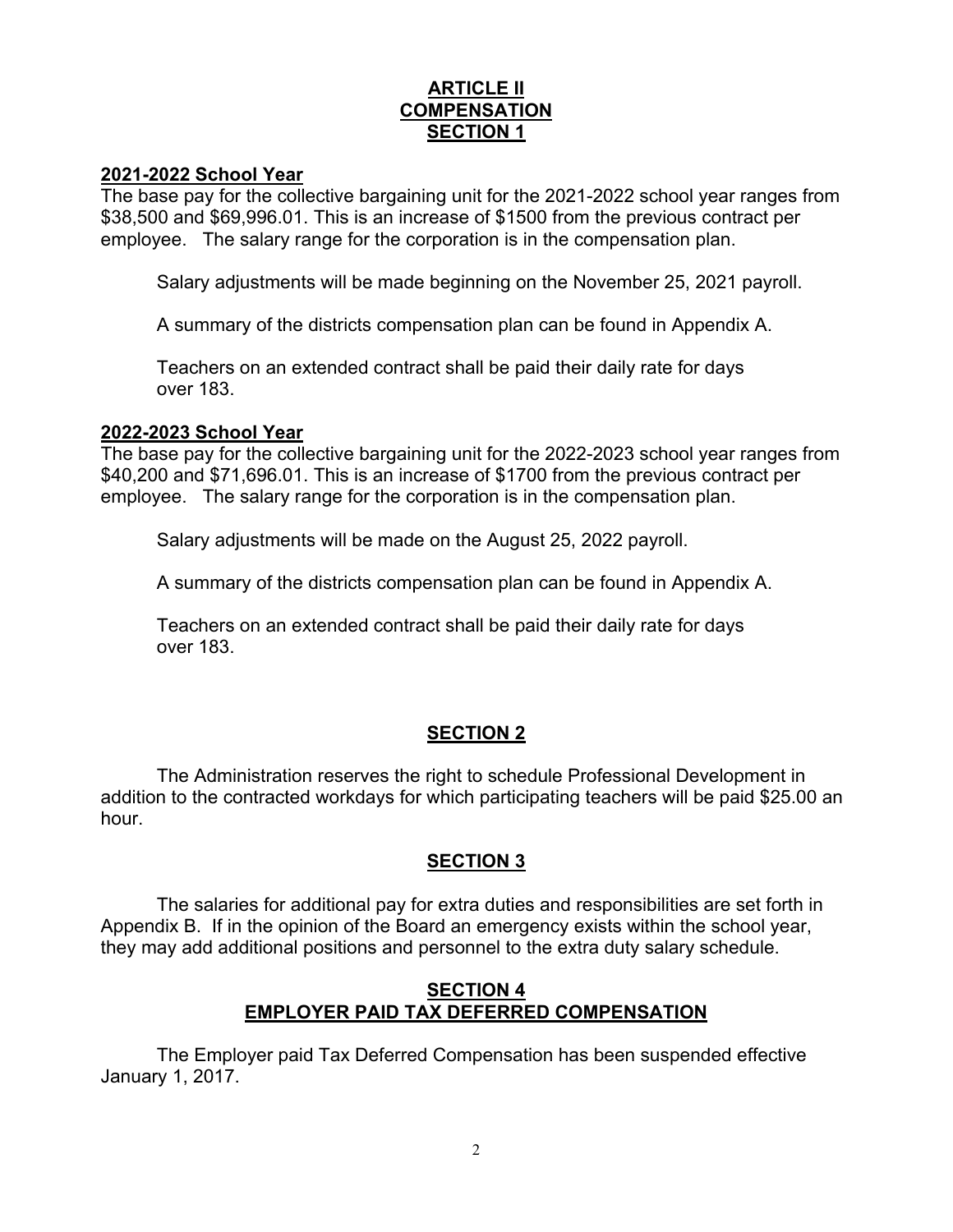#### **SECTION 5**

Upon written request to the Superintendent by the Association President, two (2) days for Local Association business shall be granted to the Central Noble Teachers Association President or designee. Two additional days will be granted, if requested by the Association with the Association paying the cost of the substitute to the School Corporation.

#### **SECTION 6**

If a teacher is required by the School Administration to use a private car to pursue assigned school duties, except in connection with athletic events, the teacher shall be reimbursed at the rate of the IRS mileage reimbursement rate in effect at the start of that school year.

#### **SECTION 7 PAY SCHEDULE**

Each teacher will be paid an annual salary, per the regular teacher's contract, in twenty-four (24) equal installments on the **10th** and the **25th** of each month. If a payday falls on Saturday or Sunday, checks will be deposited on Friday. If a payday falls on a legal holiday, when school is not in session, checks will be deposited the day prior to the holiday.

#### **SECTION 8 SEPARATION OF SERVICE**

In the event a separation from service occurs before the end of the 12- month payment period, teachers are entitled to payment for the amount they have actually earned from the beginning the of the 12-month pay period until the date of separation from service, which has not yet been paid. This payment will be included in the teacher's final separation paycheck. (Generally a "separation of service" occurs when the employee dies, retires, resigns or otherwise has a termination of employment with the employer.)

#### **Section 9 Classroom Coverage**

In the event when no classroom substitute is available, remuneration for the inhouse teacher substitute, during his or her preparation time, shall be paid at a rate of \$15.00 per class period on the following payroll. Documentation of the event must be filed by the employee and signed by the building administrator. The documentation must be turned into the Deputy Treasurer at Central Office.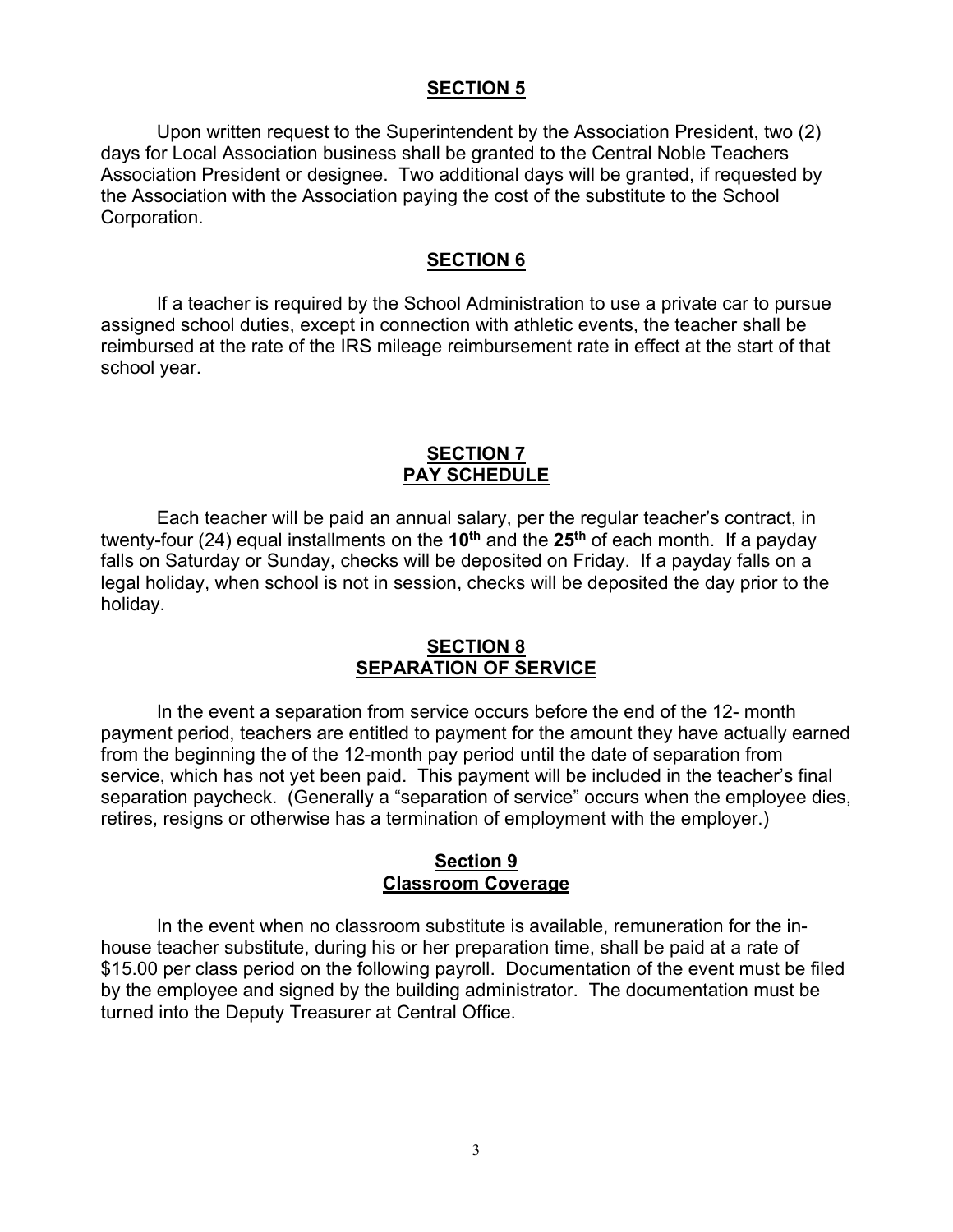# **ARTICLE III LEAVES**

#### **SECTION 1 ANNUAL PAID LEAVE AND ANNUAL SICK LEAVE ACCUMULATION BUY-BACK**

Each teacher shall be entitled to be absent from work because of personal business, personal illness, quarantine or illness of a member of the immediate family of the teacher for a total of twelve (12) days the first (1) year and nine (9) days in each succeeding year without loss of compensation.

If in any one year the teacher shall use less than the prescribed number of Annual Paid Leave days, the remaining days shall accumulate as sick leave to a total of one hundred twenty (120) days. The leave may be used for illness of the teacher or his/her immediate family. (Immediate family is defined in Section 11 of this Article.) A teacher must use all but two days of their annual paid leave days prior to utilizing accumulative sick leave days.

The sick leave calculation will be applied at the end of each school year. At the start of each school year, a teacher will have their sick leave accumulation up to the maximum and any additional annual leave entitlement for that school year.

Any school year in which a teacher's sick leave accumulation has exceeded the maximum as defined above, that excess accumulation shall be designated as annual buy-back days and will be compensated at the rate of Sixty Dollars (\$60.00) for each day in excess of the maximum. Such compensation for annual buy-back days shall be paid first to the teacher's 401(a) account. These payments shall be made on or before August 1st.

NOTE: The automatic buy-back option will reinstate individuals back to the maximum for that school year prior to receiving future year sick and personal leave benefits.

Teachers shall be given a written accounting of accumulated sick leave by October 1 of each school year.

Teachers employed during the summer months may take annual leave only in the case of illness in  $(\frac{1}{2})$  day increments. This provision shall not apply to teachers on extended contracts and does not include personal business.

#### **Annual Day Sell Back Option New for 2021-2022 SY**

Each year, certified employees will be granted annual leave days (12 days for Year 1 in the corporation and 9 days for each year after). Beginning at the close of the 2021-22 school year and the following school years, any teacher who has banked a minimum of twenty-five (25) and up to forty-nine (49) sick days and has not used their allotted annual days for the school year is eligible to be compensated for up to five (5) of the unused annual days at a rate of \$100 per day. Any teacher that has banked fifty (50) or more sick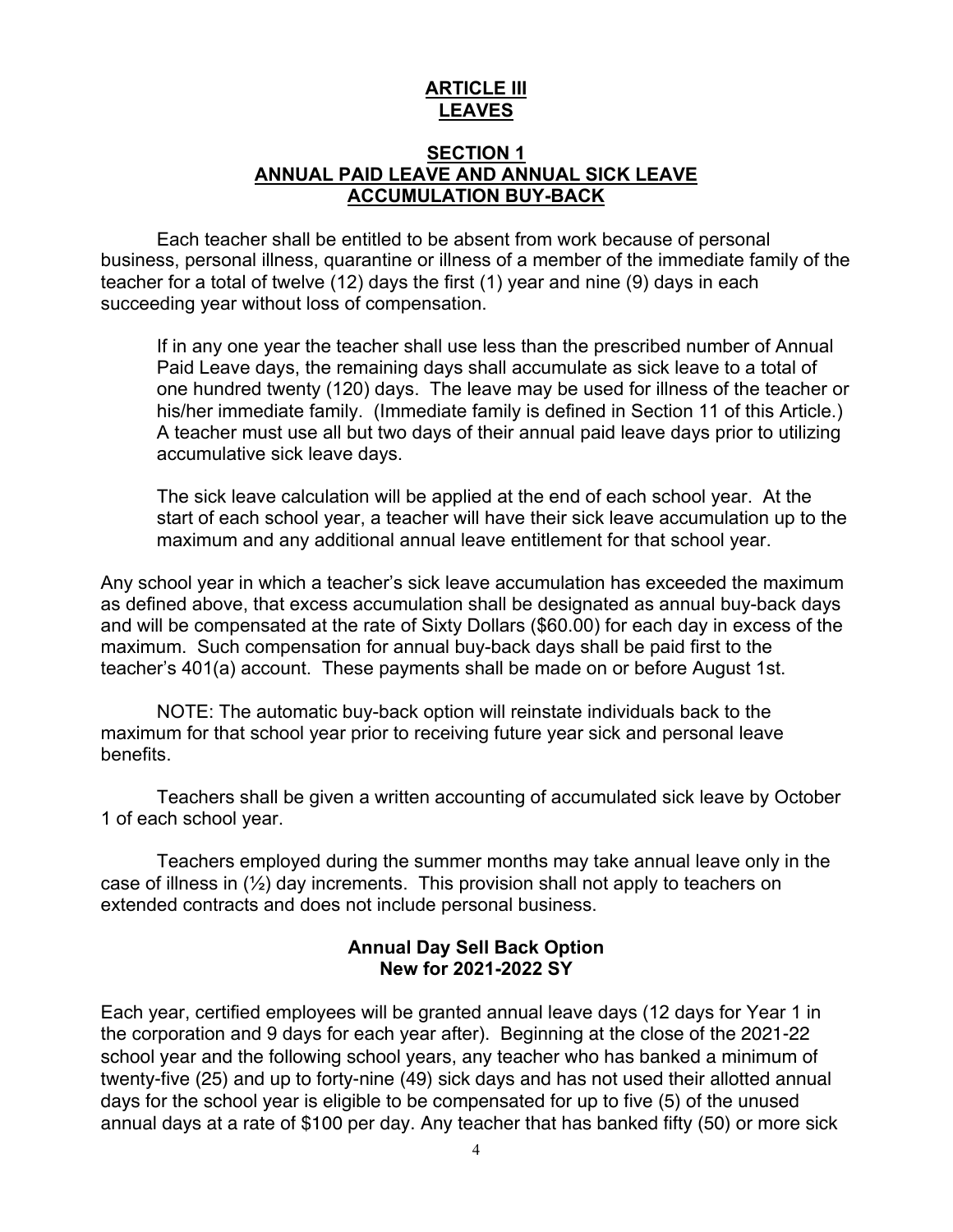days and has not used their allotted annual days for the school year are eligible to be compensated for up to nine (9) of the unused annual days at a rate of \$100 per day. The teacher has the option to choose to sell the days back to the corporation. Days that are not sold back to the corporation will become sick days. The teacher must have accumulated sick days as of June 30th of any given year, any annual days that are not sold back will be added as sick days.

#### **SECTION 2 INJURY RECEIVED ON THE JOB**

A teacher who is absent from work because of injury received on the job receives regular pay from his accumulated sick leave the first seven (7) days (chargeable against sick leave). After the first seven (7) days, the teacher will be paid by the School Corporation for a period not to exceed ninety (90) days the difference between Worker's Compensation and his regular pay not to exceed the total dollar value of his total accumulated sick leave. If a teacher qualifies for Worker's Compensation pay for the first seven (7) days, the teacher's sick leave will be credited to reflect the proration of use for the first seven days. If the absence continues, is covered by Worker's Compensation and the teacher's sick leave is exhausted, the teacher shall be eligible for reserve leave on a prorated basis. If a teacher has no accumulated sick leave, then the covered annual leave will be utilized.

#### **SECTION 3 ILLNESS/ACCIDENT RESERVE LEAVE**

The Board agrees to pay the equivalent of what a teacher would be paid on annual leave to any teacher on regular contract, without reducing the individual's own accumulated sick or annual leave, under the following terms and conditions:

- 1. No teacher shall receive more than twenty-eight (28) days per year under the terms of this Agreement, or for any one illness/accident except as provided for in #3 below.
- 2. A teacher desiring to use the Reserve Leave should notify the office of the Superintendent in writing at least five (5) days in advance of eligibility.
- 3. A teacher who is qualified for and is receiving worker's compensation because of injury received on the School Corporation job may apply for Reserve Leave to be effective on the twenty-first (21st) school day of absence caused by injury. A regular teacher so making application may receive up to the lesser of the remaining days for the annual limit or the number of days needed to complete the long term disability insurance waiting period even though this may be in excess of 28 outlined in #1 above.
- 4. A teacher who is absent because of personal physical illness or injury, not eligible for worker's compensation, may apply for Reserve Leave to be effective on the thirty-eighth (38th) school day of absence caused by such physical illness or injury. A regular teacher, so making application, may receive up to twenty-eight (28) days of Reserve Leave per year.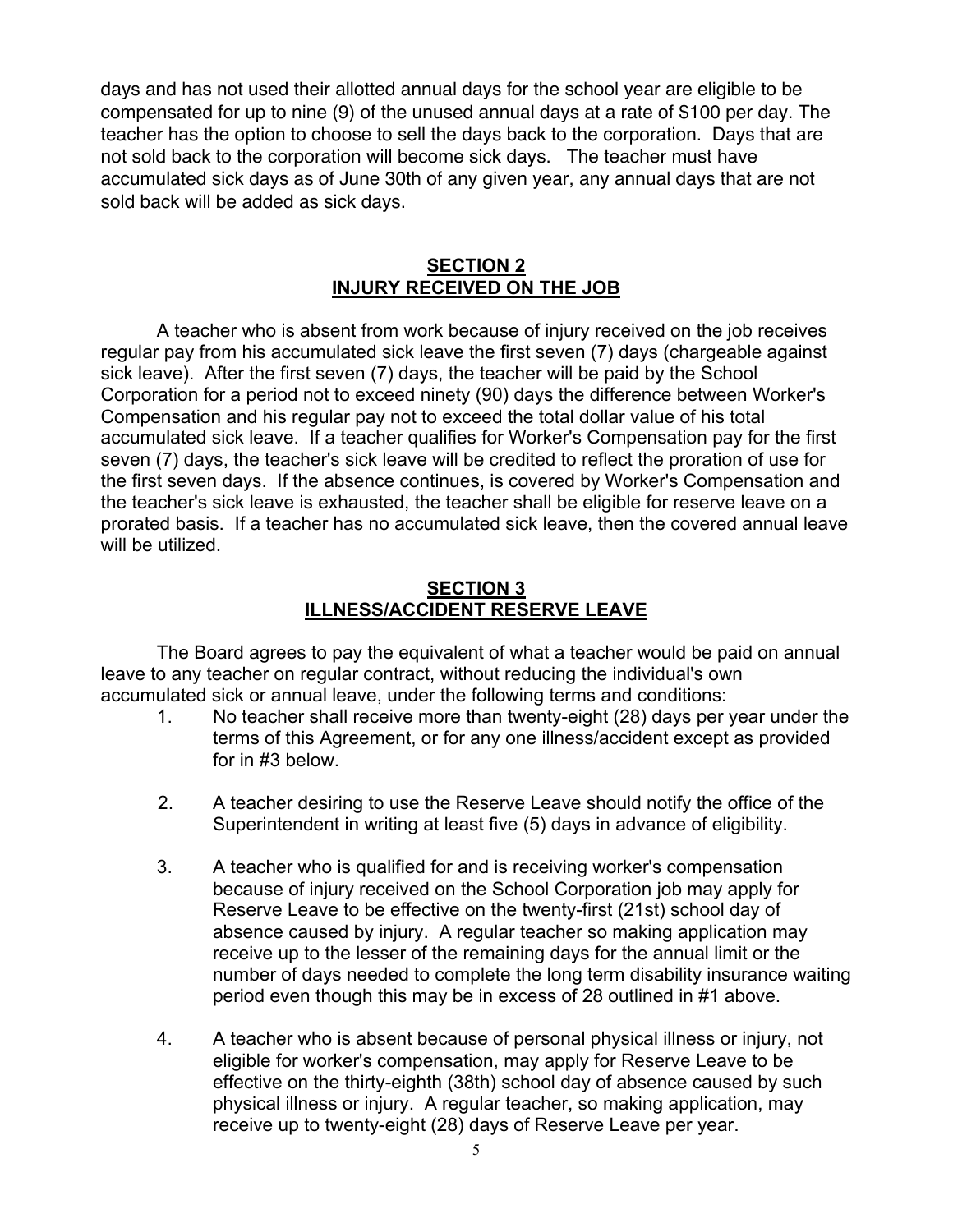- 5. Teachers who are on a leave of absence, other than sick leave, shall not be eligible for Reserve Leave.
- 6. Any teacher who uses Reserve Leave and who subsequently chooses not to return to active employment with the School Corporation but who could return to his/her former or comparable position shall repay the Board in cash for the Reserve Leave taken in an amount equal to that paid the substitute for the teacher employed during the time the teacher took such Reserve Leave. Such obligation will not be enforced by the Board against the heirs or estate of a deceased teacher.
- 7. A physician's statement shall be provided and the Board may request the physician to renew such statement, as to the nature of the illness or incapacity and a prognosis report for returning to work. Further, the Board at its expense may have the teacher examined by a physician of its choice, whose opinion shall govern the payment of any Reserve Leave. If there is a difference of opinion between the teacher's physician and the physician selected by the Board, the two physicians shall mutually agree on a third physician and jointly render a decision. The cost for the third opinion shall be shared equally by the parties.
- 8. Reserve Leave shall not be used during summer employment and shall not extend beyond the contractual year. The maximum obligation of the Board for Reserve Leave shall be seventy-five (75) days per year during the term of this Contract.

#### **SECTION 4 FAMILY AND MEDICAL LEAVE ACT**

Provisions Implementing the Family and Medical Leave Act. Teachers shall have the right to both the appropriate family and medical leave and the appropriate designated benefits provided by the Family & Medical Leave Act ("FMLA"). Any provision of this Contract which restricts any mandatory leave and/or mandatory benefit(s) of the FMLA will not have any effect for any teacher who has a right to a leave and/or benefit under the Act. For any leave or benefit for which a teacher qualifies under the FMLA but not this Contract, the School Corporation may:

- 1. require a teacher to verify and/or certify any information which an employer may require under the FMLA; or
- 2. it may elect any option available to it under the FMLA;

provided, however, the School Corporation agrees not to seek reimbursement from teachers who fail to return to work after a FMLA leave even though that is an employer option under the FMLA.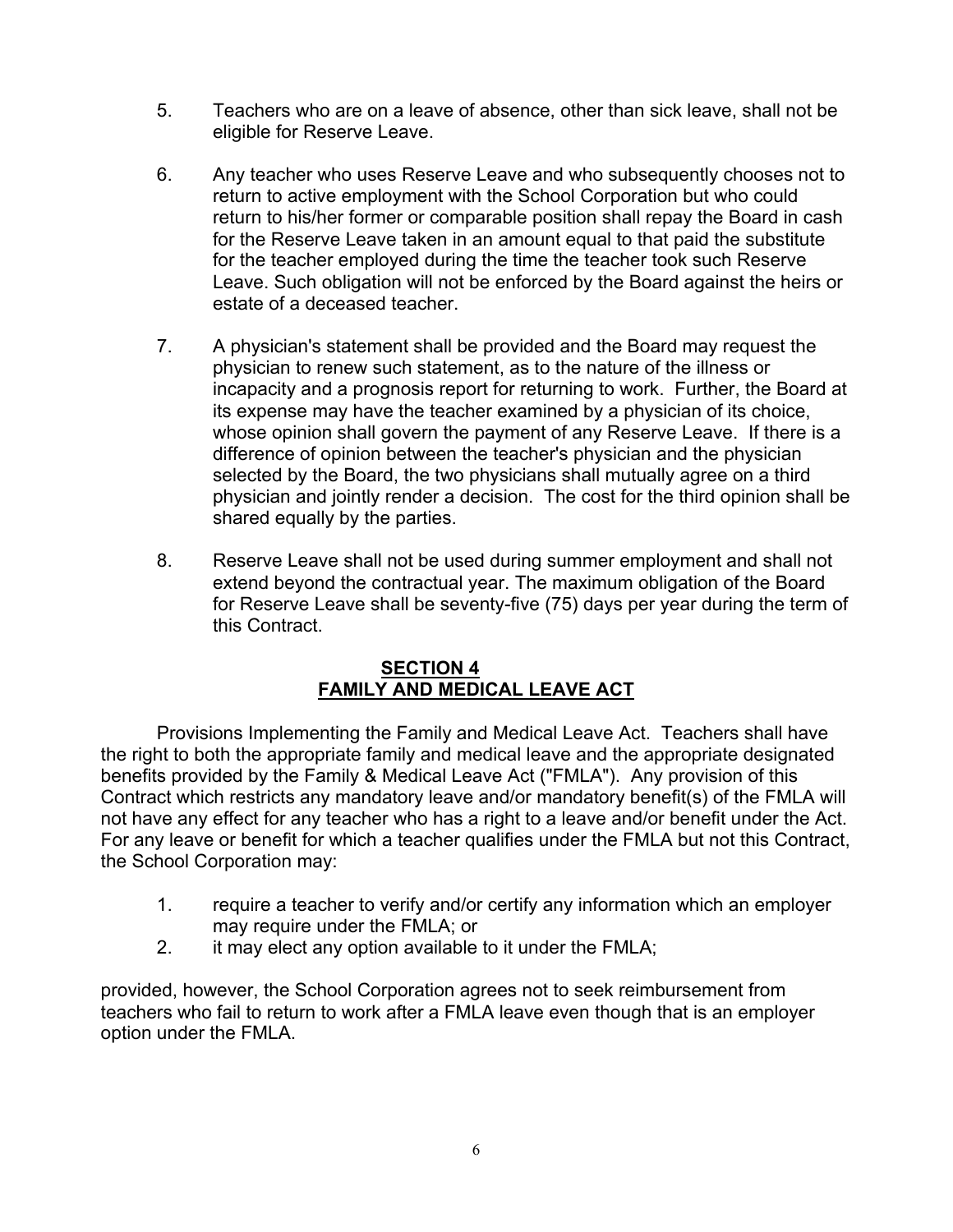# **SECTION 5 FUNERAL LEAVE**

Five (5) days of absence within twenty (20) calendar days of the death, without loss of pay, shall be granted a teacher for a death in the immediate family as defined herein. This leave is in addition to the teacher's annual paid leave entitlement provided by Section 1 of this Article.

Up to three (3) days of absence within twenty (20) calendar days without loss of pay shall be granted a teacher for death of a grandparent, grandchild, aunt, uncle, niece, nephew, brother-in-law, sister-in-law, first cousin or grandparent of a current or deceased spouse.

In the case of death of other relatives or friends, one (1) day without loss of pay may be taken, by the teacher, from the teacher's annual paid leave time to attend the funeral.

If annual leave time has been exhausted the teacher may receive one (1) day leave to attend the funeral (deducted from sick leave accumulation) provided it has been appealed to and approved by the superintendent.

#### **SECTION 6 MAJOR DISABILITY LEAVE**

This policy shall apply to leave in all cases where a teacher is unable to teach because of a disability substantial in nature or duration. Such physical disability shall include, among other items, disability arising from major surgery, physical illness, pregnancy, mental illness or severe emotional disturbance, causing a disability for more than three (3) weeks (Calendar).

- A. ANTICIPATED DISABILITY: Where disability can reasonably be anticipated, as in the case of a scheduled operation, the following rules shall apply: (1) the teacher requesting leave shall notify the Office of the Superintendent of the expected time of leave as soon as reasonably possible and (2) the leave of absence shall begin at the end of a grading period, except in cases of medical emergency.
- B. TIME OF RETURN TO TEACHING DUTIES: Subject to the notice and other requirements set out in paragraph C, the teacher may resume teaching duties at such time as in the opinion of the teacher and the teacher's physician that the teacher is able to resume teaching. The School Corporation may, at its option, require the certificate of the physician to this effect or schedule it's own independent medical examination.
- C. NOTICE OF RETURN TO TEACHING: As soon as reasonably determinable after the commencement of the disability leave, the teacher shall notify the Office of the Superintendent of the time of return to teaching, or of the fact that the teacher does not intend to resume teaching duties, and shall, if intending to return to teaching, keep the School Corporation advised of any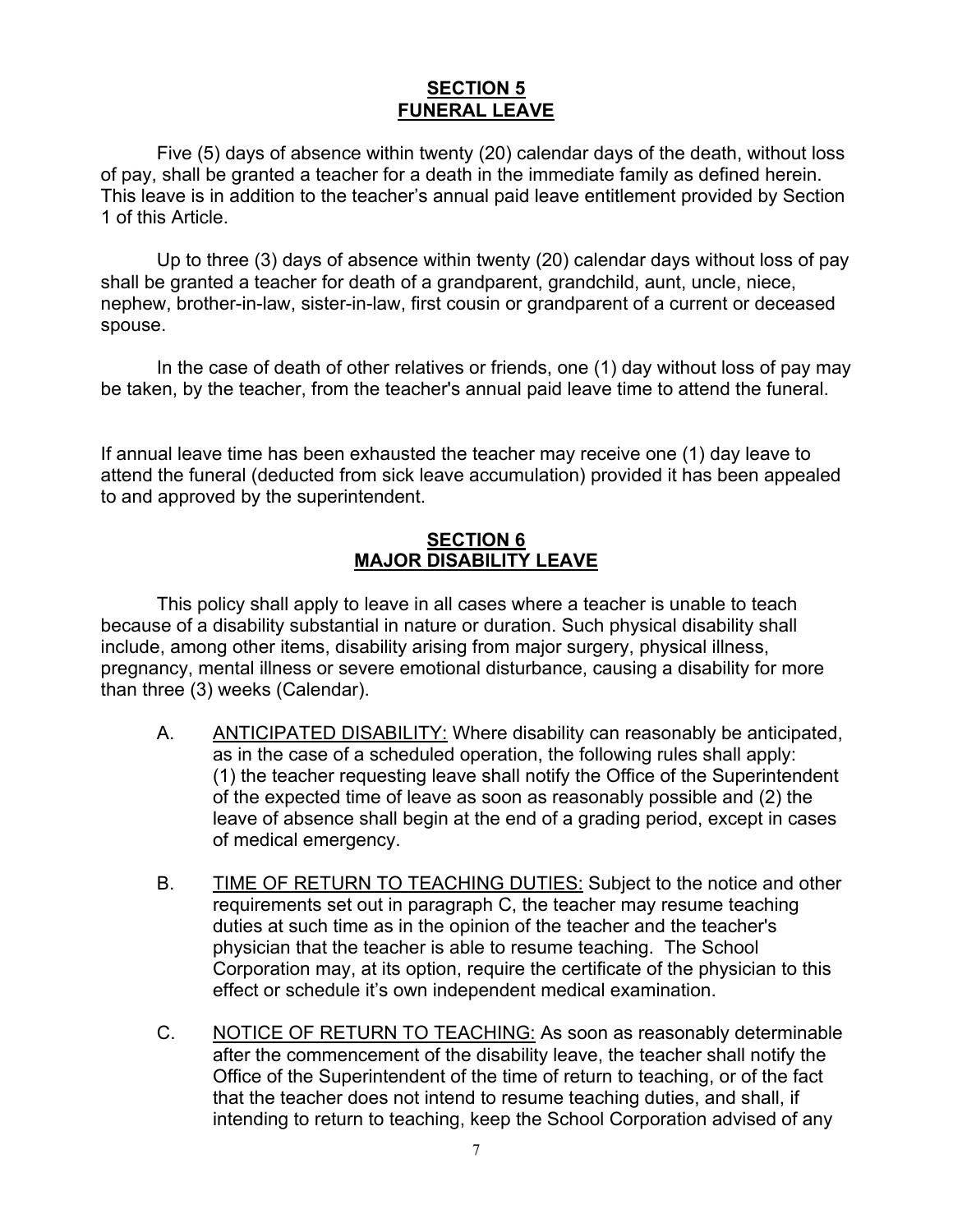change in such return time. Further, in any event a teacher on leave on April 1 must, prior to April 1, notify the Superintendent whether or not the teacher intends to return for the fall semester. Unless waived by the School Corporation, the teacher shall not be entitled to return to teaching duties unless at least two (2) calendar weeks notice is given by the teacher of the intention to return to work.

- D. POSITION TO WHICH TEACHER RETURNS: Upon a teacher's return to work, the School Corporation shall assign the teacher to the same position held by such teacher when leave commenced or to a substantially similar position, except in the following instances:
	- (1) Where the position and such substantially similar position have been filled by a teacher pursuant to a temporary or regular teaching contract;
	- (2) Where the return is within six (6) weeks of the end of a semester.

In either such event, the teacher shall be assigned a teaching position in the following order of preference: to any available position for which the teacher is qualified, or to a position as a full-time substitute. Such alternate assignment shall extend solely to the end of any current semester if the disability began within such semester. In any case, the teacher, if otherwise entitled to a contract at the commencement of the next school year, shall be assigned in accordance with the policies and applicable law governing reassignment as though the teacher had taken no leave, subject, however to dismissal for reduction of staff in accordance with procedures under applicable law.

E. LIMITATIONS: A leave of absence may begin at the onset of the medical emergency or with a doctor's note ordering bed rest. If the disability runs into the start of a new school year, the employee shall renew their request for leave time and provide medical documentation that necessitates the leave. For the purposes of this policy the school year is defined as August 1 through and including July 31.

# **SECTION 7 ACCUMULATION OF ANNUAL LEAVE AS ACCUMULATED SICK LEAVE**

- A. Annual leave shall not accumulate as accumulated sick leave for a school year when the teacher did not teach.
- B. For teachers who do not teach the entire school year:

Credit for annual leave days shall be based on the following formula: one (1) day of annual leave credit for each fifteen (15) days that the teacher is paid until the teacher has so secured that year's maximum annual leave credit. Annual leave will not be credited for a teacher who happens to be drawing paid annual or sick leave days after having commenced an unpaid leave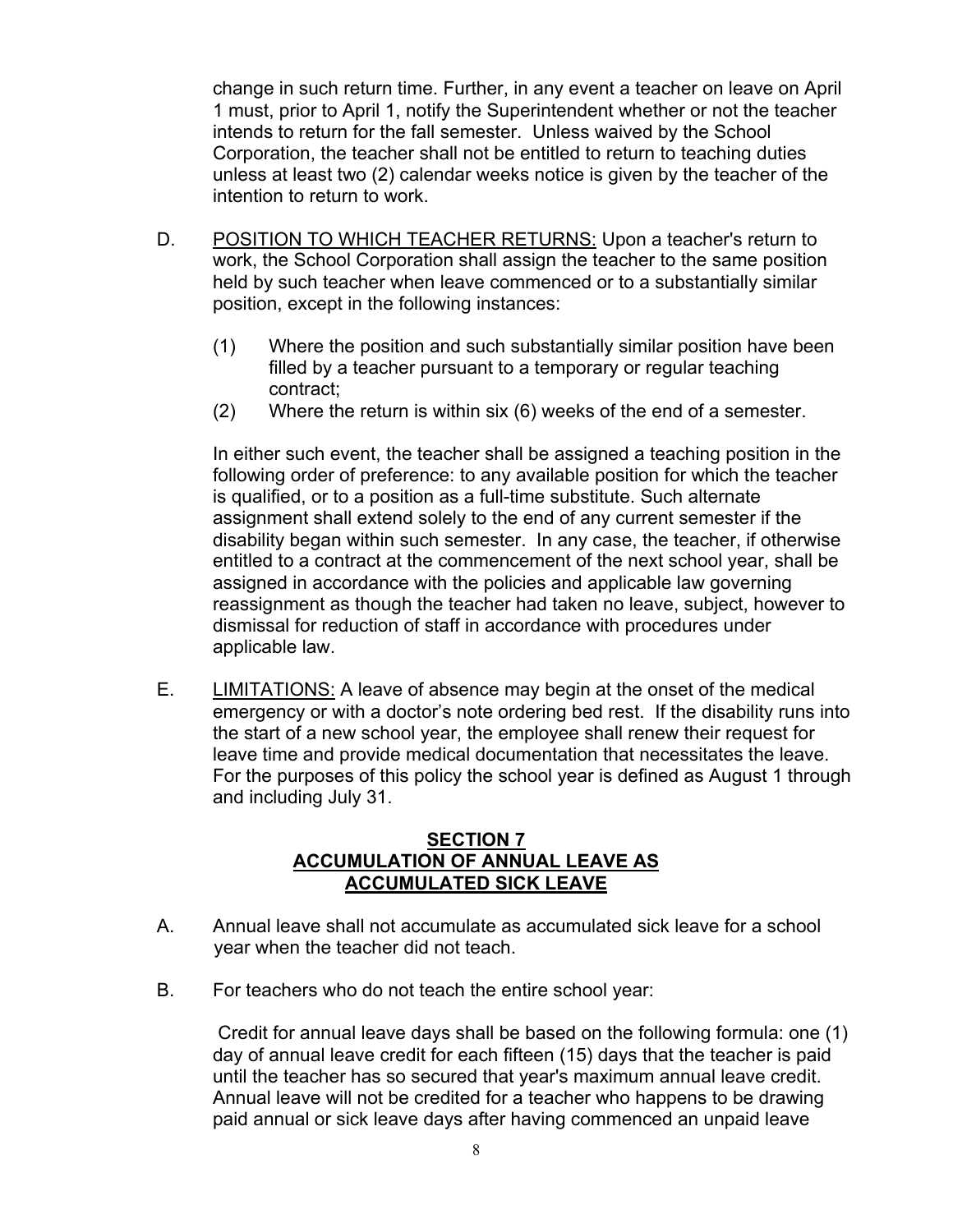pursuant to this Article.

C. A teacher's entire annual leave will be conditionally credited to the teacher on the first  $(1<sup>st</sup>)$  day of the fall semester. If a teacher does not complete the school year and has not fully accumulated credit for annual leave, as contemplated in subparagraph (2) above, the teacher may still use the conditional leave and the adjustment shall be made in the school year of the teacher's return to teaching at the School Corporation.

#### **SECTION 8 USE OF LEAVE**

Teachers may use leaves in one-half  $(\frac{1}{2})$  day increments.

#### **SECTION 9 VERIFICATION**

The School Corporation reserves the right to require written verification of the reasons for all leaves.

# **SECTION 10 JURY DUTY LEAVE**

When requested, a teacher may serve on jury duty. The Board shall pay the teacher his/her full salary less any daily remuneration granted by the court. Pay for court incurred expenses shall not be considered as court pay and shall not be deducted from the teacher's salary, provided, however, the teacher will join with the School Corporation in requesting the court for excuse from jury duty when, in the opinion of the School Corporation, the teacher's absence would create a hardship on the educational program.

#### **SECTION 11 IMMEDIATE FAMILY**

"Immediate family" when used in Section 1 and 6 of this Article shall mean current spouse, child, siblings, step-siblings, parent, step-parent, guardian, parent or step-parent of current or deceased spouse, son-in-law or daughter-in law.

#### **SECTION 12 RETURNING FROM LEAVES OF ABSENCE**

A teacher returning from a leave of absence shall be given a position in the school system which is in keeping with the teacher's certification requirements. A teacher whose leave of absence was not anticipated to, and did not in fact, exceed ninety (90) school days, shall be reinstated to the same teaching position if it still exists. Teachers returning from leaves of absence shall retain all of the accumulated rights and benefits to which they were entitled to at the time the leave began.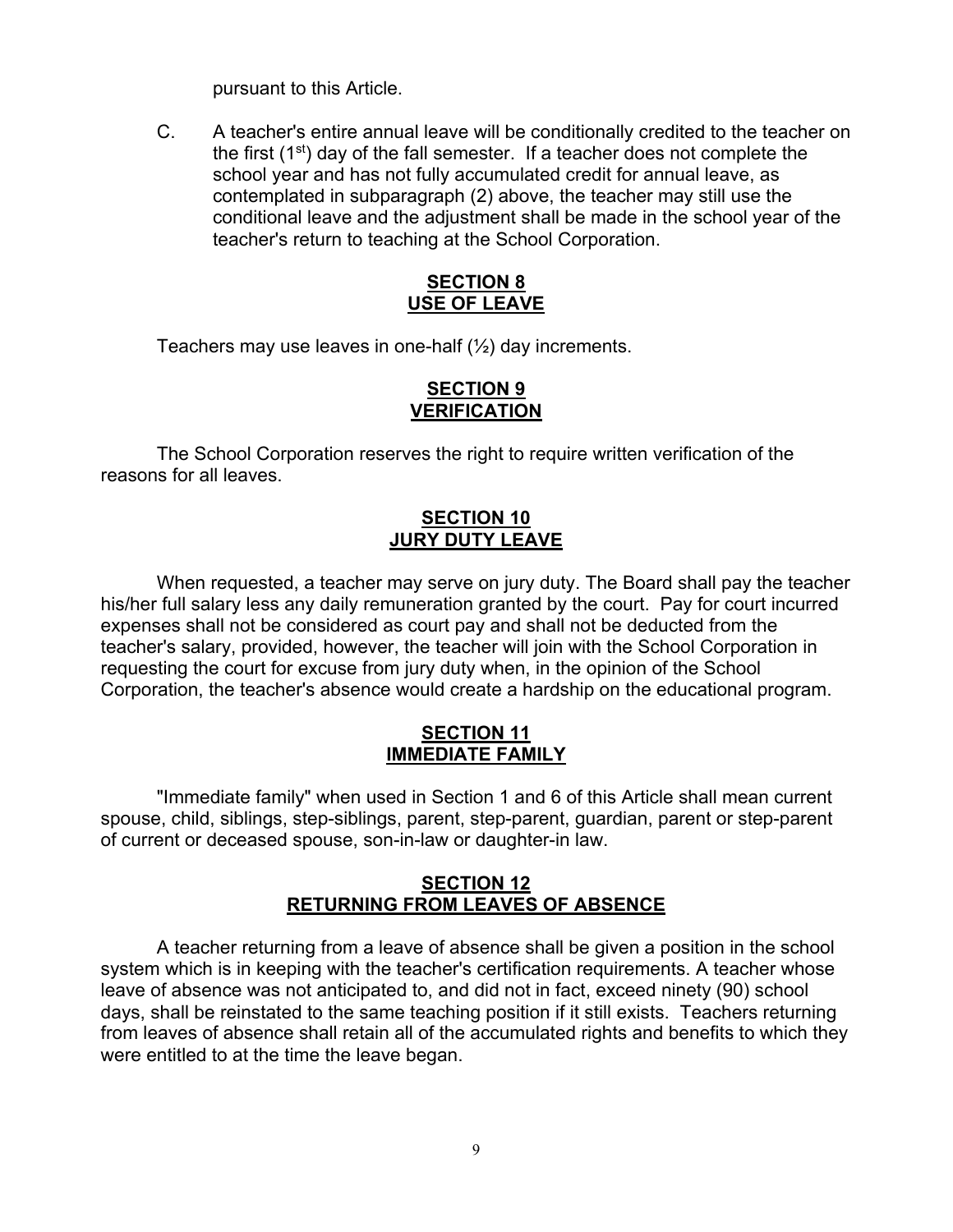# **ARTICLE IV**

# **SECTION 1 HEALTH INSURANCE**

The Board agrees to pay for the term of this contract sixty-nine percent (69%) of the premium for all tiers of the Central Noble Health Plan for full-time teachers health insurance coverage.

The School Corporation agrees that they will not change the basic health insurance coverage without first consulting with the CNTA.

#### **SECTION 2 LIFE INSURANCE**

The School Corporation at its expense will provide a group life insurance policy for each teacher with a face value of Fifty Thousand Dollars (\$50,000.00) with double indemnity.

# **SECTION 3 VISION CARE INSURANCE**

The School Corporation shall offer a vision care plan to employees if enough participation is supporting the plan. Employees will be responsible for 100% of all costs regarding this plan.

#### **SECTION 4 DENTAL INSURANCE**

The School Corporation shall offer a dental insurance plan if enough participation is supporting the plan. Employees are responsible for 100% of all costs regarding this plan.

#### **SECTION 5 LONG TERM DISABILITY INSURANCE**

The Board will pay one hundred percent (100%) of the premium on Long Term Disability (LTD) Insurance for those persons currently enrolled in the program. Others wishing to participate must enroll at the beginning of the contract year, prior to September 30, to qualify for the one hundred percent (100%) Board contribution. Employees may join at anytime after September 30 at their own expense.

#### **SECTION 6 I.R.S. 125 BENEFIT PLAN**

The School Corporation at its expense will provide the I.R.S. 125 Flexible Benefit Plan, Part I and Part II, for all teachers. The School Corporation at least by the plan anniversary date following notification of this contract will add retirees to the plan.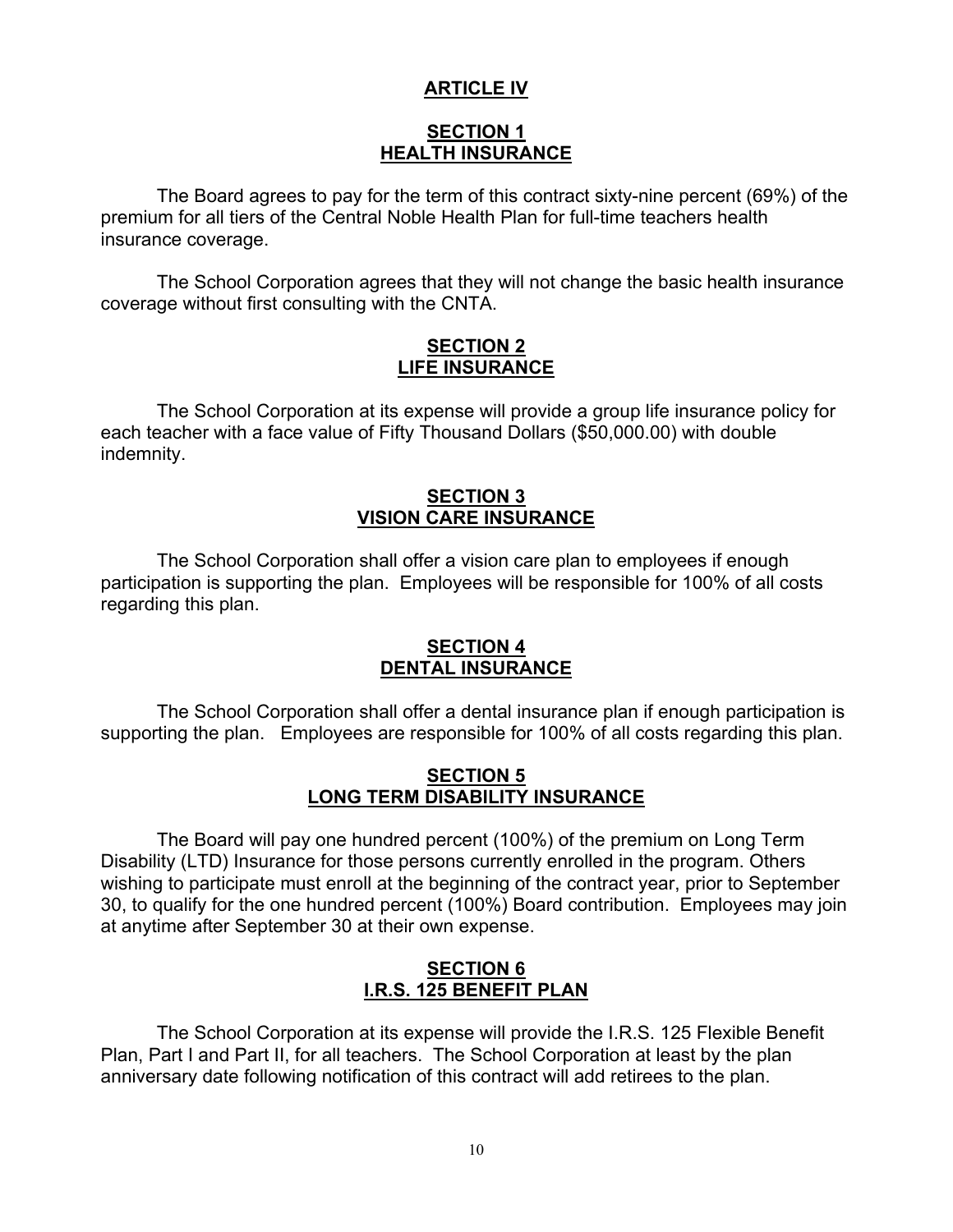# **SECTION 7**

Any teacher on a leave, who is not being compensated for such leave or whose compensation for such leave has expired, may continue his/her insurance by paying to the School Corporation an amount equal to the total sum of the monthly premiums for such insurance for the anticipated length of such leave prior to such leave (or when compensated leave expires), and the School Corporation shall thereupon continue the insurance for such teacher for the duration of the leave so anticipated, if permitted by and in accordance with the policy, rules and regulations of the insurance carrier. For the purpose of this section, once a teacher has commenced the unpaid portion of leave, the teacher shall maintain such unpaid leave status in connection with insurance contributions even if the teacher is qualified for and takes sick leave within the period of the unpaid leave.

# **ARTICLE V**

#### **SECTION 1 RETIREMENT**

As compensation and with a teacher's final pay, the School Corporation shall pay a teacher for accumulated sick leave at the rate of Sixty Dollars (\$60.00) per day, provided the teacher qualifies for either of the following two criteria:

- (1) meets all of the following:
	- (a) is then qualified for benefits from the Indiana Teachers Retirement Fund and
	- (b) had taught at least ten (10) years in the corporation and
	- (c) notifies the corporation, in writing, of their intent to retire not later than June 1 of the year preceding retirement, or
- (2) has (20) twenty years of teaching experience in the Central Noble School Corporation. These teachers shall give notice of retirement by April 1<sup>st</sup> in the final year of teaching.

All teachers may apply to the Board for emergency permission to retire at any time due to medical or family circumstances if the notification deadlines have been missed with no penalty.

A teacher meeting the above criteria (Article V, (1) *or* (2)) and having fewer than ten (10) days of accumulated sick leave, shall receive Five Hundred (\$500.00) dollars.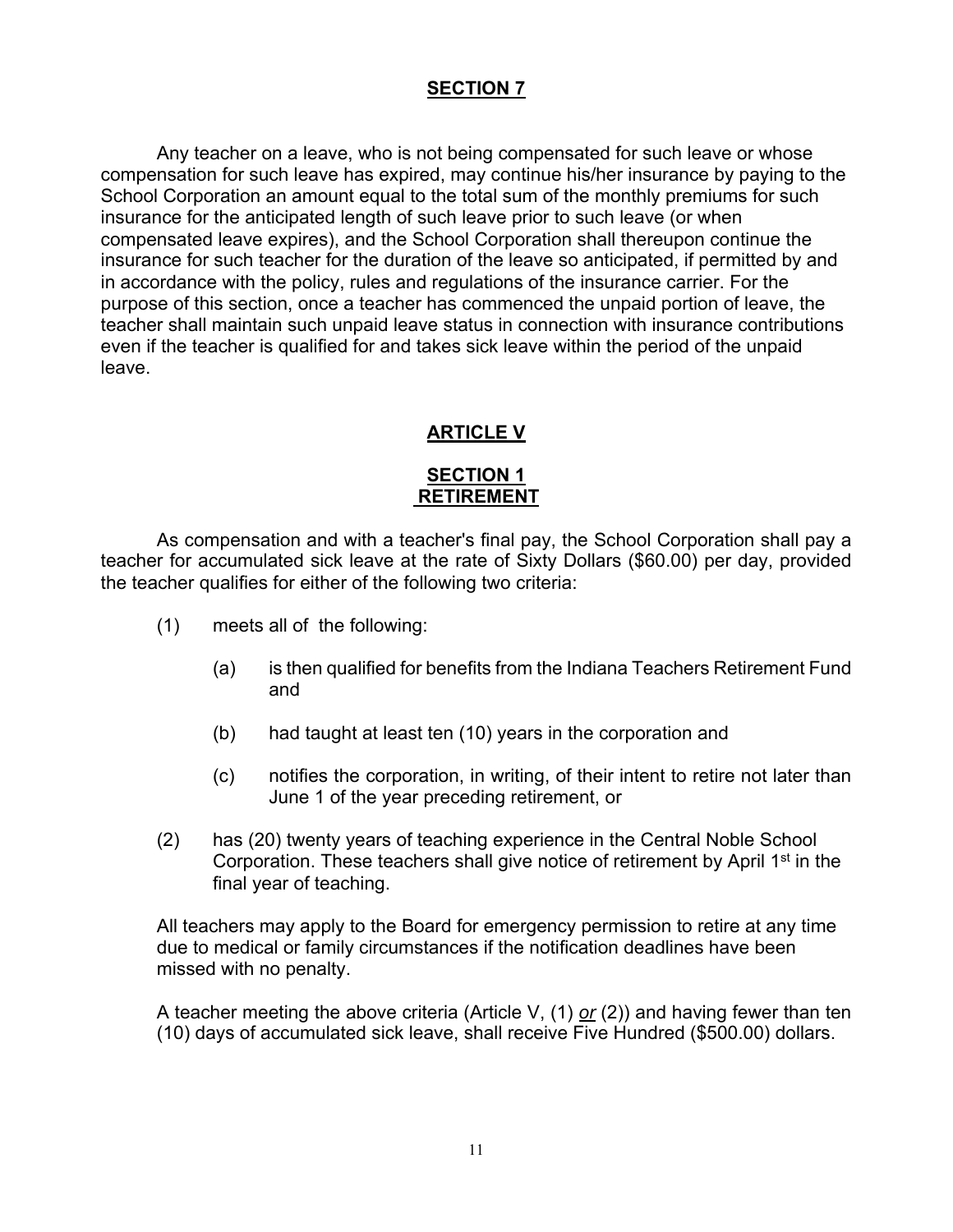# **SECTION 2 PAYMENT OF BENEFITS**

Payment of benefits from Section 1

- A. Up to Two Thousand Dollars (\$2,000.00) will be paid to the retired Teacher no later than June 30. Such compensation will be a one-time payment in the teacher's last year of employment.
- B. Any remainder retirement amount will be paid into the teacher's account with the 401(a) Plan within thirty (30) days of the teacher receiving their last pay check for their retiring school year.
- C. The retired teacher may apply a portion of the entire amount to the retired teacher's health premium through the Section 125 Plan including the option to purchase a family plan or second single for eligible persons.

#### **SECTION 3 CENTRAL NOBLE COMMUNITY SCHOOL CORPORATION'S RETIREMENT SAVINGS PLAN.**

- A. The School Corporation has suspended the Central Noble Community School District's Retirement Savings Plan.
- B. All contributions to eligible teachers will not vest until being employed in the Central Noble Community School Corporation for a minimum of ten (10) years immediately prior to leaving the corporation.
- C. A teacher meeting the above vesting requirement will become fully vested. A teacher whose employment is terminated prior to vesting or chooses to leave their position prior to vesting will have the value of their Retirement Savings Plan forfeited to the plan and that amount will be utilized as part of the School Corporation's next required contribution to the Plan. The School Corporation will disclose and provide a written notice to the Association of the amount, if any, that has been forfeited and used to reduce the School Corporation's contribution that year.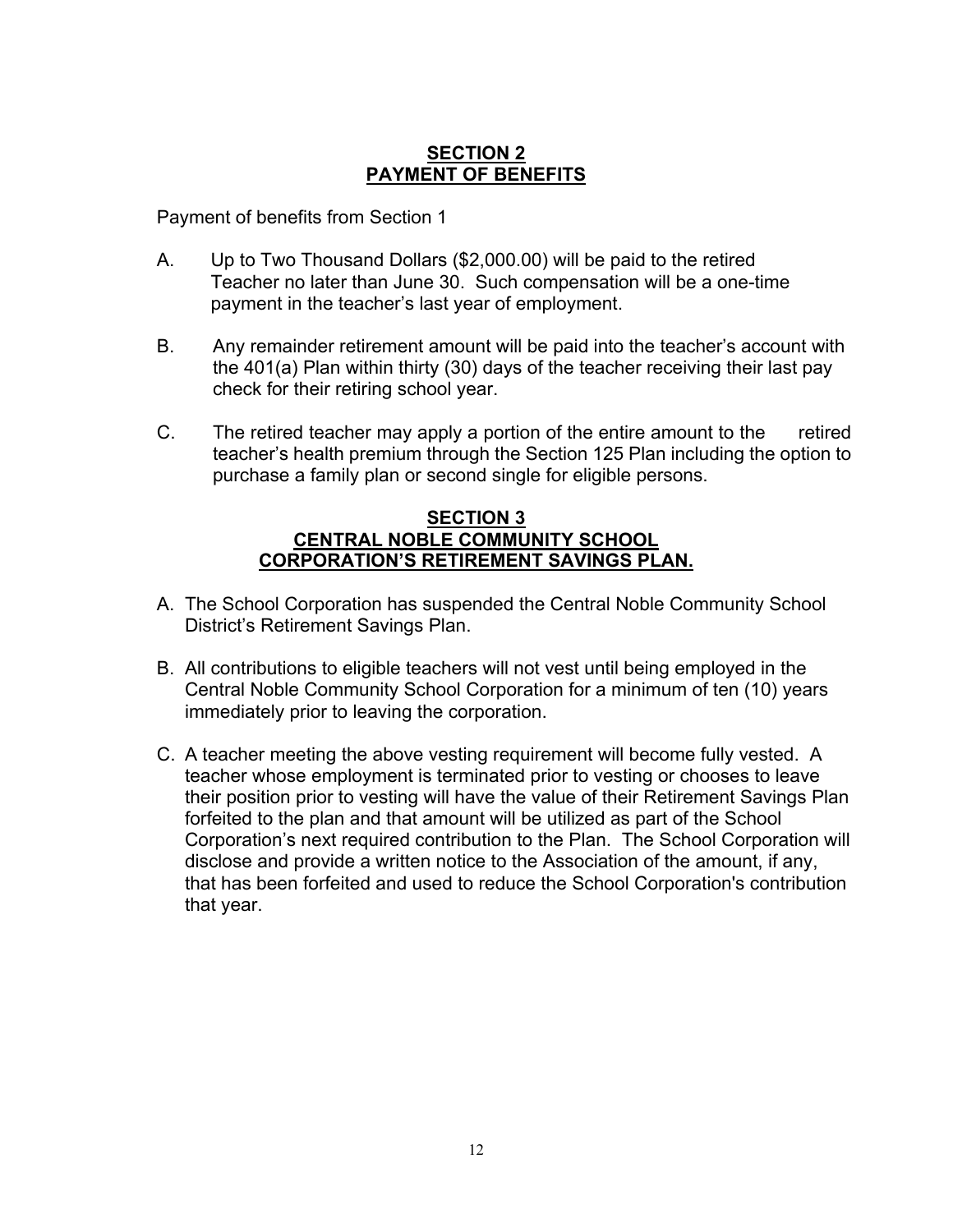# **ARTICLE VI TERM OF AGREEMENT**

This agreement shall be effective July 1, 2021 and shall continue in effect through a June 30, 2023, with the exception of those provisions, which specifically go into effect or expire by their terms at such other date.

CENTRAL NOBLE TEACHERS SCHOOL BOARD OF THE ASSOCIATION CENTRAL NOBLE SCHOOL

**CORPORATION** 

\_\_\_\_\_\_\_\_\_\_\_\_\_\_\_\_\_\_\_\_\_\_\_\_\_\_\_\_\_ \_\_\_\_\_\_\_\_\_\_\_\_\_\_\_\_\_\_\_\_\_\_\_\_\_\_ **CNTA Representative CNTA Representative** 

Date **Date Date Date Date** 

 $\overline{\phantom{a}}$  , and the contribution of the contribution of  $\overline{\phantom{a}}$  , and  $\overline{\phantom{a}}$  , and  $\overline{\phantom{a}}$  , and  $\overline{\phantom{a}}$  , and  $\overline{\phantom{a}}$  , and  $\overline{\phantom{a}}$  , and  $\overline{\phantom{a}}$  , and  $\overline{\phantom{a}}$  , and  $\overline{\phantom{a}}$  , and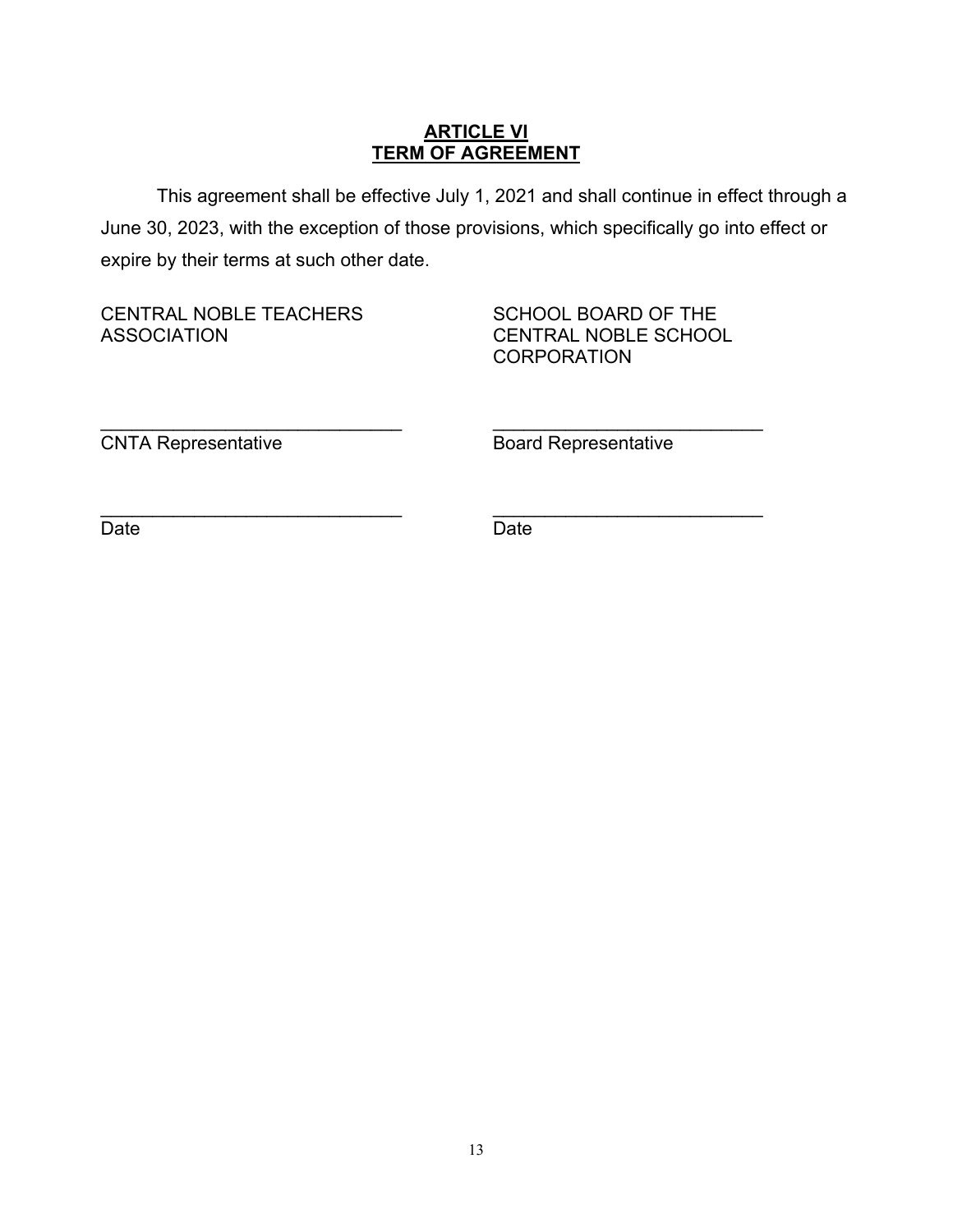# **APPENDIX A 2021 – 2023** *Central Noble New Teacher Compensation Plan*

#### **Appendix A**

# **Central Noble School Corporation Compensation Plan**

#### **I. Salary Range**

The current salary range is \$37,000 to \$67,496.01, not including the increases for the 2021-22 SY or the 2022-23 SY. Starting teacher wage for the 2022-23 school year will be \$40,000

#### **II. Base Salary Increases**

#### **A. Amount available for base salary increases.**

 2021-2022 School Year - \$1500 increase of the base salary for all eligible members of the collective bargaining unit

> (District Cost for Salary increases plus associated benefits and taxes: \$134,300) (Evaluation (50%) and Experience(50%)).

 2022-2023 School Year - \$1700 increase of the base salary for all eligible members of the collective bargaining unit

 (District Cost for Salary increases plus associated benefits and taxes: \$152,287) (Evaluation (50%) and Experience(50%)).

#### **General Eligibility (Evaluation)**

- 1. Except as provided in #2 below, a teacher who received an evaluation rating of ineffective or improvement necessary in the prior school year is not eligible for any salary increase and remains at their prior salary.
- 2. A teacher who is in the first two full school years of instructing students at Central Noble who receives an evaluation rating of improvement necessary is eligible for a salary increase.

#### **General Eligibility (Experience)**

- **1.** Except as provided in #2 below, a teacher worked in the district for a minimum of 120 days during the previous school year.
- **2.** A teacher that was hired after October 1 of the previous school year.

#### **B. Factors and definitions**

- 1. Evaluation Rating Teacher achieves an effective or highly effective rating on the teacher evaluation from the previous school year, except for the exclusion listed above.
- **2.** Experience –The teacher will have worked in the district for 120 days during the previous school year. Except for the exclusion listed above.

#### **C. Distribution**

For the 2021-2022 school year, a base increase of \$1500 for all qualifying teachers (Evaluation and Experience). Base increases will begin on the November 25, 2021 payroll for the 2021-2022 school year.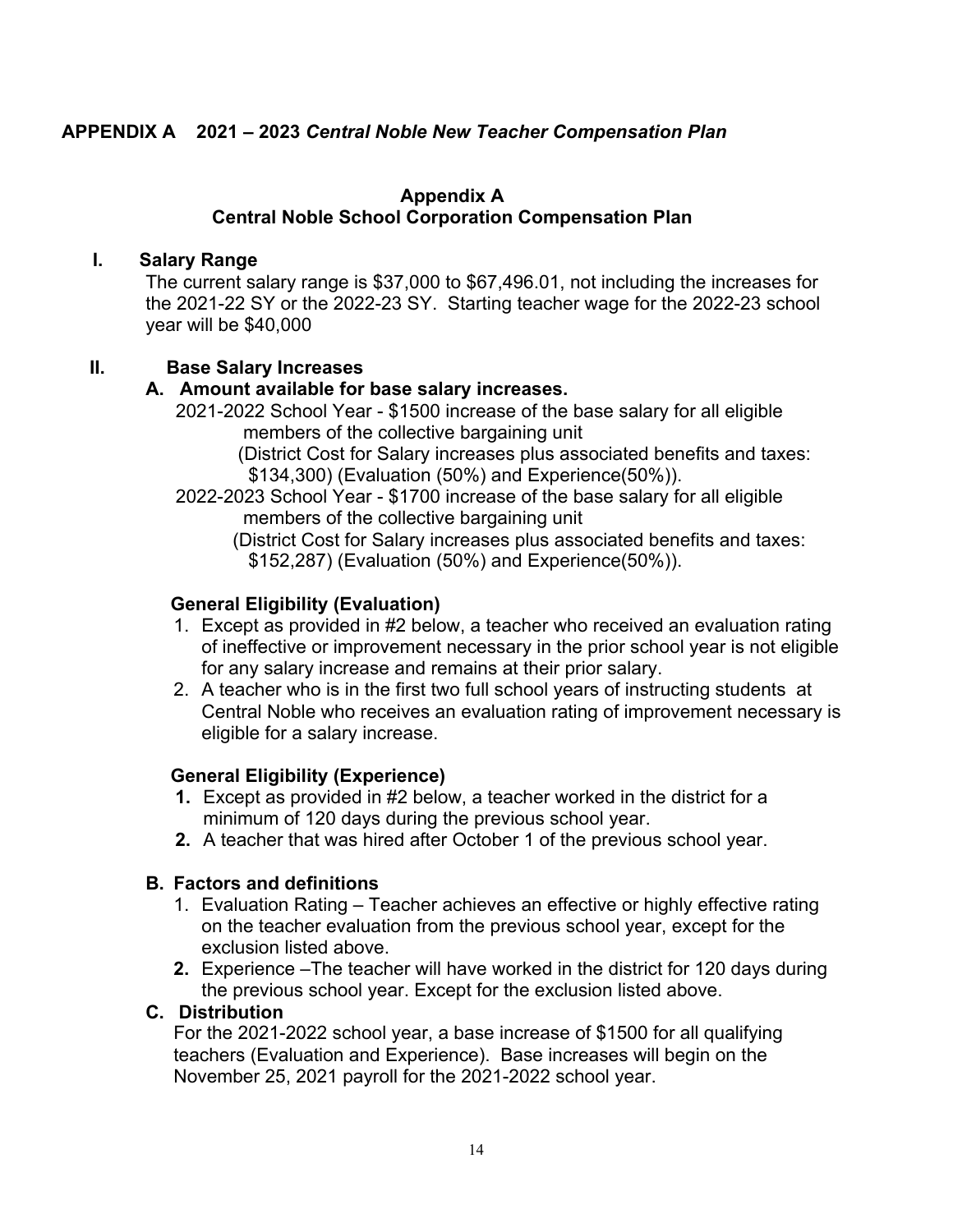For the 2022-2023 school year, a base increase of \$1700 for all qualifying teachers (evaluation and experience). Base increases will begin on the August 25, 2022 payroll for the 2022-2023 school year.

# **D. Redistribution**

Because no teachers were found to be ineffective or improvement necessary during the 2020-2021 school year, there will be no redistribution in 2021-2022.

If teachers fail to qualify for the increases due to not meeting evaluation requirements, then their increases will be distributed to the other staff in the bargaining unit.

#### **III. Stipends**

At this time, there will be no stipends distributed during the 2021-2022 SY or the 2022-2023 SY.

# **IV. Starting Teacher Pay**

**A. 2021-2022- New Teachers Hired before October 15, 2021 -** Upon the ratification of the 2021-2023 contract, the starting wage for teachers who did not teach within the district during the 2020-2021 school year will increase \$1500 over the initially agreed upon amount.

# *Salary Placement for Teachers Hired After October 15, 2021*

# **183 Day Contract (Information only)**

| 0-5 Years   | $$38,500 - $45,000$ |
|-------------|---------------------|
| 6-10 Years  | $$40,000 - $50,000$ |
| 11-15 Years | \$44,000 - \$55,000 |
| 16+ Years   | $$46,000 - $60,000$ |

Notes:

Central Noble Community Schools reserves the right to place a new teacher hired after November 1, 2021 on the new teacher salary placement schedule based on competitive need. Newly hired staff will not be placed at a higher rate then the existing staff the same experience and education. The salary, experience, and education for all of the certified staff is on the table below. The table will work as a guide for salary placement within the bands. However, should the school corporation feel the need exists to raise or lower the potential employee's pay beyond the allowed variance, Central Noble Community Schools will contact the Central Noble Teacher's Association to request the variance. The Central Noble Teacher's Association will convene and consider the request. A decision on the request will be given the School Corporation within 48 hours from when the request was made. The parties agree to limit any mutual agreement on new hire salaries to the bargaining timelines, and make this an item of discussion after the bargaining timeline expires.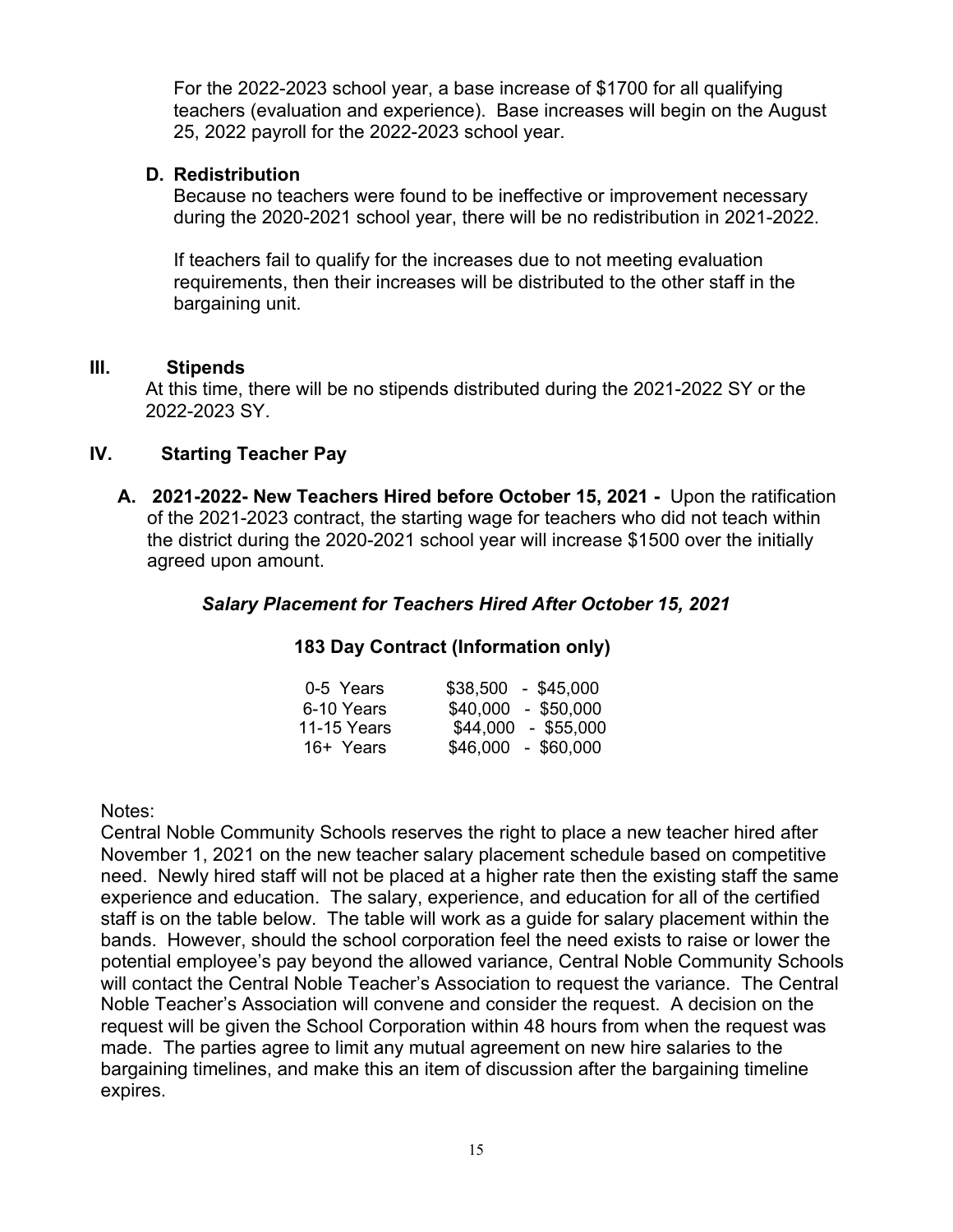#### **Current Central Noble Employee Salary, Experience, and Education** (Reference for placement for the 2021-2022 School Year of newly

hired staff after November 1, 2021)

| <b>EXPERIENCE</b> | <b>EDUCATION</b> |                     |                |
|-------------------|------------------|---------------------|----------------|
|                   |                  | <b>Bachelor +18</b> | <b>Masters</b> |
| Years             | <b>Bachelor</b>  |                     | Bachelor + 36  |
|                   | \$38,500.00      |                     |                |
|                   | \$38,500.00      |                     |                |
| 0                 | \$38,500.00      |                     |                |
|                   | \$38,500.00      |                     |                |
|                   | \$38,500.00      |                     |                |
|                   | \$38,500.00      |                     |                |
|                   | \$39,000.00      |                     | \$43,500.00    |
|                   | \$39,100.00      |                     | \$43,396.00    |
| $\mathbf 1$       | \$39,100.00      |                     |                |
|                   | \$39,100.00      |                     |                |
|                   | \$39,147.00      |                     |                |
| $\overline{2}$    |                  |                     |                |
|                   | \$39,840.00      |                     |                |
|                   | \$39,147.36      |                     | \$41,293.92    |
| 3                 | \$39,829.60      |                     |                |
|                   | \$39,147.36      |                     |                |
|                   | \$40,200.00      |                     |                |
| 4                 | \$40,978.36      |                     |                |
|                   | \$41,412.48      |                     |                |
|                   | \$40,213.53      |                     |                |
| 5                 | \$40,213.53      |                     |                |
|                   | \$40,213.53      |                     |                |
|                   | \$40,213.53      |                     |                |
| 6                 | \$40,335.97      |                     |                |
| 7                 |                  |                     | \$43,500.00    |
| 8                 |                  |                     |                |
|                   | \$42,462.31      | \$42,462.31         |                |
| 9                 | \$43,786.80      |                     |                |
|                   | \$41,627.48      |                     |                |
| ${\bf 10}$        | \$43,293.25      | \$46,600.00         |                |
|                   | \$46,200.00      |                     |                |
| 11                |                  |                     | \$49,723.12    |

# 2021-2022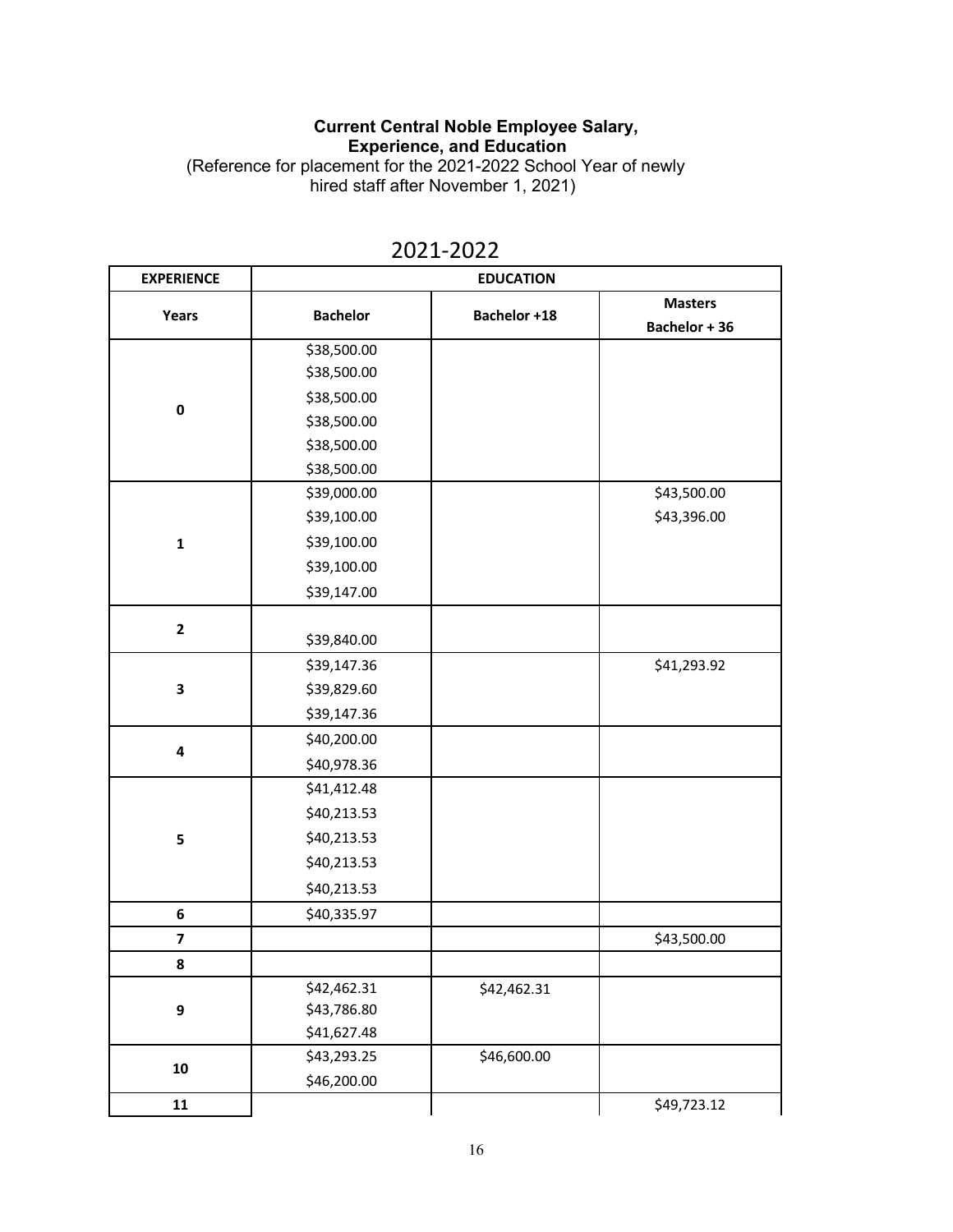|          |             |             | \$48,286.67                |
|----------|-------------|-------------|----------------------------|
|          |             |             | \$47,225.05                |
|          |             |             |                            |
|          | \$46,905.71 |             |                            |
| $12\,$   | \$44,959.02 |             |                            |
|          | \$45,789.95 |             |                            |
| 13       | \$45,789.95 |             |                            |
|          | \$45,789.95 |             |                            |
|          |             |             |                            |
| 14       | \$47,680.56 |             | \$50,783.38                |
| 15       | \$47,680.56 | \$48,000.00 | \$52,031.73                |
|          |             |             |                            |
|          | \$50,779.49 |             |                            |
| 16       | \$53,282.02 |             | \$55,500.00                |
|          | \$48,253.66 |             |                            |
|          | \$48,253.66 |             |                            |
| $17\,$   |             |             |                            |
| 18       | \$55,786.51 |             | \$55,434.80                |
|          |             |             | \$56,778.58                |
| 19       |             |             |                            |
|          | \$53,901.35 | \$54,500.00 | \$59,683.24                |
| 20       |             | \$54,940.03 | \$59,692.79                |
|          |             |             |                            |
| 21       |             |             |                            |
| 22       |             |             | \$61,500.00                |
|          |             |             | \$60,794.21                |
| 23       |             |             |                            |
|          |             | \$59,057.86 | \$63,268.87                |
| 24       |             |             | \$63,268.87                |
|          |             |             | \$59,692.79                |
| 25       |             |             |                            |
| 26       | \$61,098.33 |             |                            |
| 27<br>28 |             |             | \$67,015.88<br>\$67,015.88 |
| 29       |             |             |                            |
| 30       |             |             |                            |
|          |             |             | \$69,996.01                |
| 31       |             |             | \$68,739.89                |
| 32       |             |             | \$69,436.12                |
| 33       |             |             | \$69,351.45                |
| 34       |             |             |                            |
| 35       |             |             | \$68,739.89                |
| 36       |             |             |                            |
| 37       |             |             | \$69,996.01                |
| 38       |             |             |                            |
| 39       |             |             |                            |
| 40       |             |             |                            |
| 41       |             |             |                            |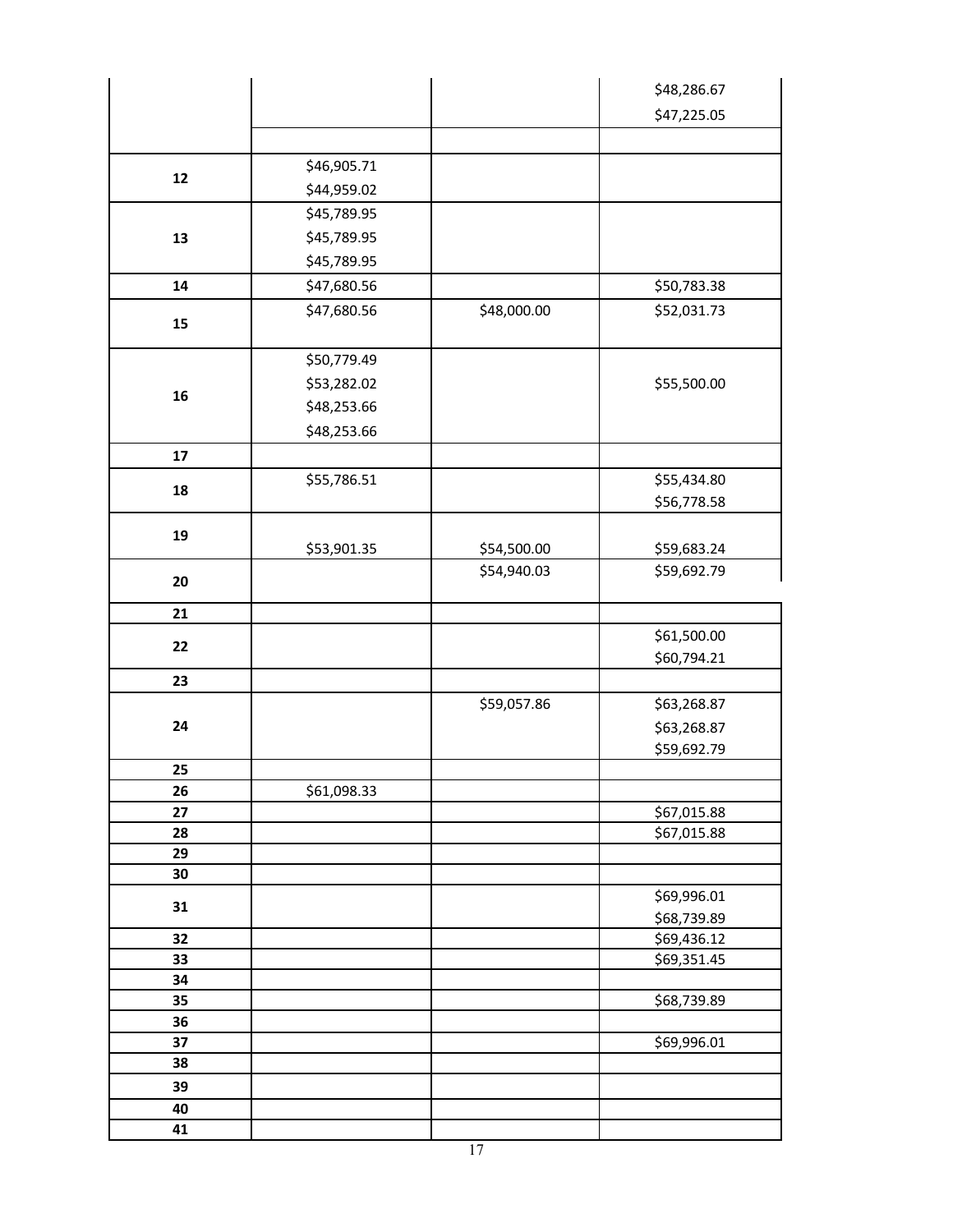| - -<br>- - |  | oc |
|------------|--|----|
|            |  |    |

 $\mathbf{L}$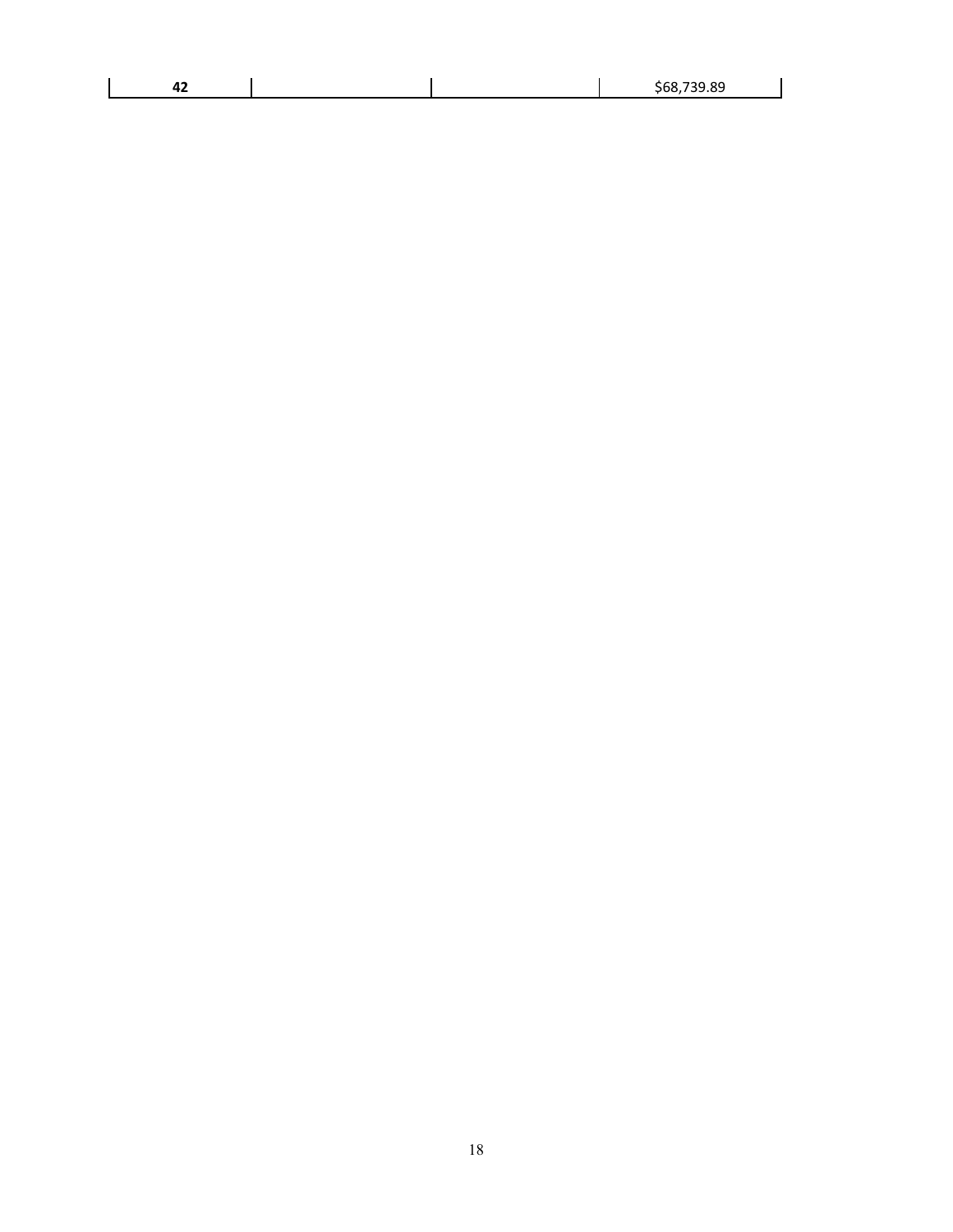# Reference for placement for the 2022-2023 School Year

| 2022 | 2023 |
|------|------|
|------|------|

| <b>EXPERIENCE</b>       | <b>EDUCATION</b> |              |                |  |  |
|-------------------------|------------------|--------------|----------------|--|--|
| Years                   | <b>Bachelor</b>  | Bachelor +18 | <b>Masters</b> |  |  |
|                         |                  |              | Bachelor + 36  |  |  |
| $\pmb{0}$               |                  |              |                |  |  |
|                         | \$40,200.00      |              |                |  |  |
|                         | \$40,200.00      |              |                |  |  |
| $\mathbf{1}$            | \$40,200.00      |              |                |  |  |
|                         | \$40,200.00      |              |                |  |  |
|                         | \$40,200.00      |              |                |  |  |
|                         | \$40,200.00      |              |                |  |  |
|                         | \$40,700.00      |              | \$45,200.00    |  |  |
|                         | \$40,800.00      |              | \$45,096.00    |  |  |
| $\mathbf{2}$            | \$40,800.00      |              |                |  |  |
|                         | \$40,800.00      |              |                |  |  |
|                         | \$40,847.00      |              |                |  |  |
|                         |                  |              |                |  |  |
| 3                       | \$41,540.00      |              |                |  |  |
|                         | \$40,847.36      |              | \$42,993.92    |  |  |
| 4                       | \$41,529.60      |              |                |  |  |
|                         | \$40,847.36      |              |                |  |  |
|                         | \$41,900.00      |              |                |  |  |
| 5                       | \$42,678.36      |              |                |  |  |
|                         | \$43,112.48      |              |                |  |  |
|                         | \$41,913.53      |              |                |  |  |
| 6                       | \$41,913.53      |              |                |  |  |
|                         | \$41,913.53      |              |                |  |  |
|                         | \$41,913.53      |              |                |  |  |
| $\overline{\mathbf{z}}$ | \$42,035.97      |              |                |  |  |
| 8                       |                  |              | \$45,200.00    |  |  |
| 9                       |                  |              |                |  |  |
|                         | \$44,162.31      | \$44,162.31  |                |  |  |
| 10                      | \$45,486.80      |              |                |  |  |
|                         | \$43,327.48      |              |                |  |  |
|                         | \$44,993.25      | \$48,300.00  |                |  |  |
| 11                      | \$47,900.00      |              |                |  |  |
|                         |                  |              | \$51,423.12    |  |  |
| 12                      |                  |              | \$49,986.67    |  |  |
|                         |                  |              | \$48,925.05    |  |  |
|                         | \$48,605.71      |              |                |  |  |
| 13                      | \$46,659.02      |              |                |  |  |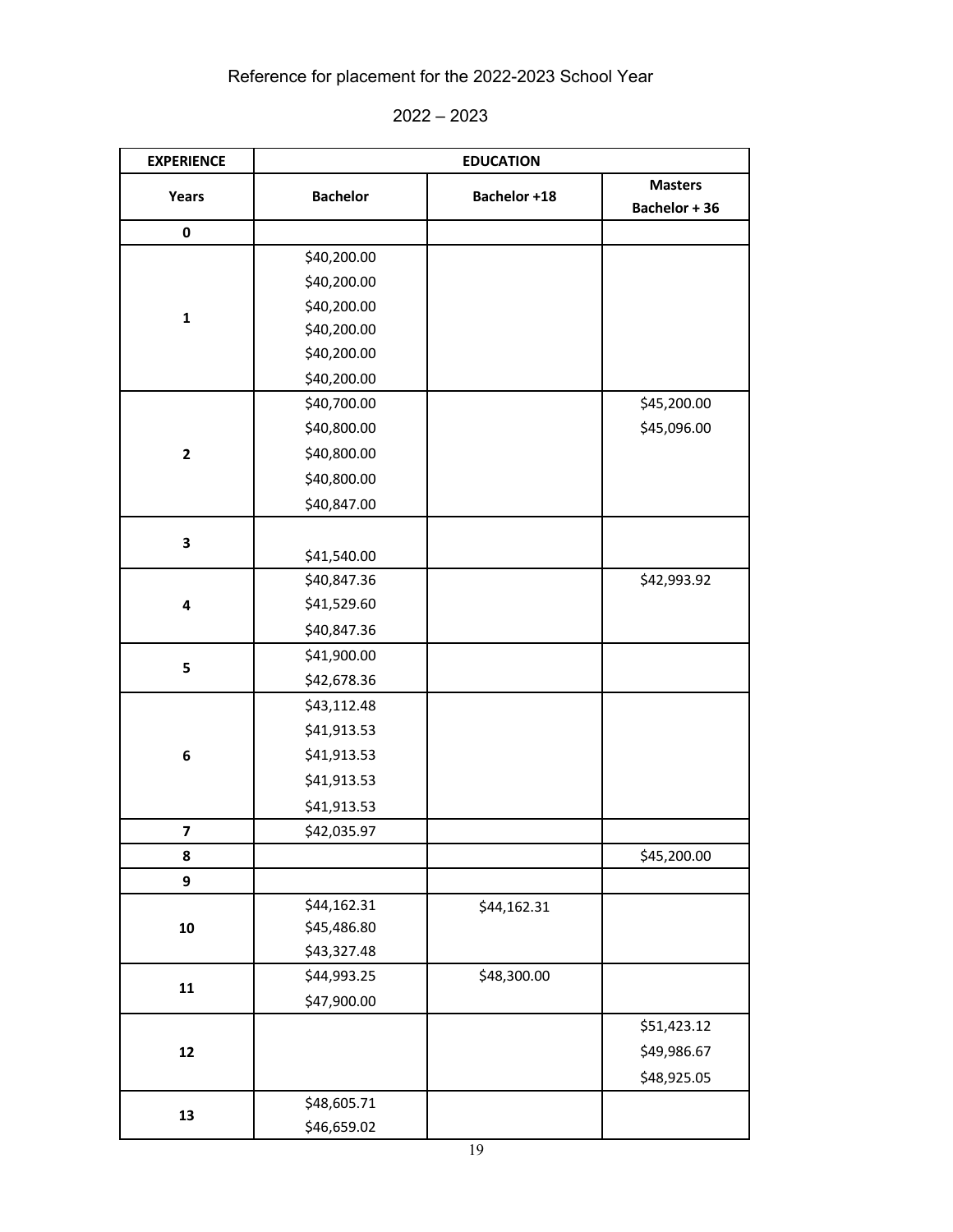|    | \$47,489.95 |             |             |
|----|-------------|-------------|-------------|
| 14 | \$47,489.95 |             |             |
|    | \$47,489.95 |             |             |
| 15 | \$49,380.56 |             | \$52,483.38 |
|    | \$49,380.56 | \$49,700.00 | \$53,731.73 |
| 16 |             |             |             |
|    | \$52,479.49 |             |             |
| 17 | \$54,982.02 |             | \$57,200.00 |
|    | \$49,953.66 |             |             |
|    | \$49,953.66 |             |             |
| 18 |             |             |             |
| 19 | \$57,486.51 |             | \$57,134.80 |
|    |             |             | \$58,478.58 |
| 20 |             |             |             |
|    | \$55,601.35 | \$56,200.00 | \$61,383.24 |
| 21 |             | \$56,640.03 | \$61,392.79 |
|    |             |             |             |
| 22 |             |             |             |
| 23 |             |             | \$63,200.00 |
|    |             |             | \$62,494.21 |
| 24 |             |             |             |
|    |             | \$60,757.86 | \$64,968.87 |
| 25 |             |             | \$64,968.87 |
|    |             |             | \$61,392.79 |
| 26 |             |             |             |
| 27 | \$62,798.33 |             |             |
| 28 |             |             | \$68,715.88 |
| 29 |             |             | \$68,715.88 |
| 30 |             |             |             |
| 31 |             |             |             |
| 32 |             |             | \$71,696.01 |
|    |             |             | \$70,439.89 |
| 33 |             |             | \$71,136.12 |
| 34 |             |             | \$71,051.45 |
| 35 |             |             |             |
| 36 |             |             | \$70,439.89 |
| 37 |             |             |             |
| 38 |             |             | \$71,696.01 |
| 39 |             |             |             |
| 40 |             |             |             |
| 41 |             |             |             |
| 42 |             |             |             |
| 43 |             |             | \$70,439.89 |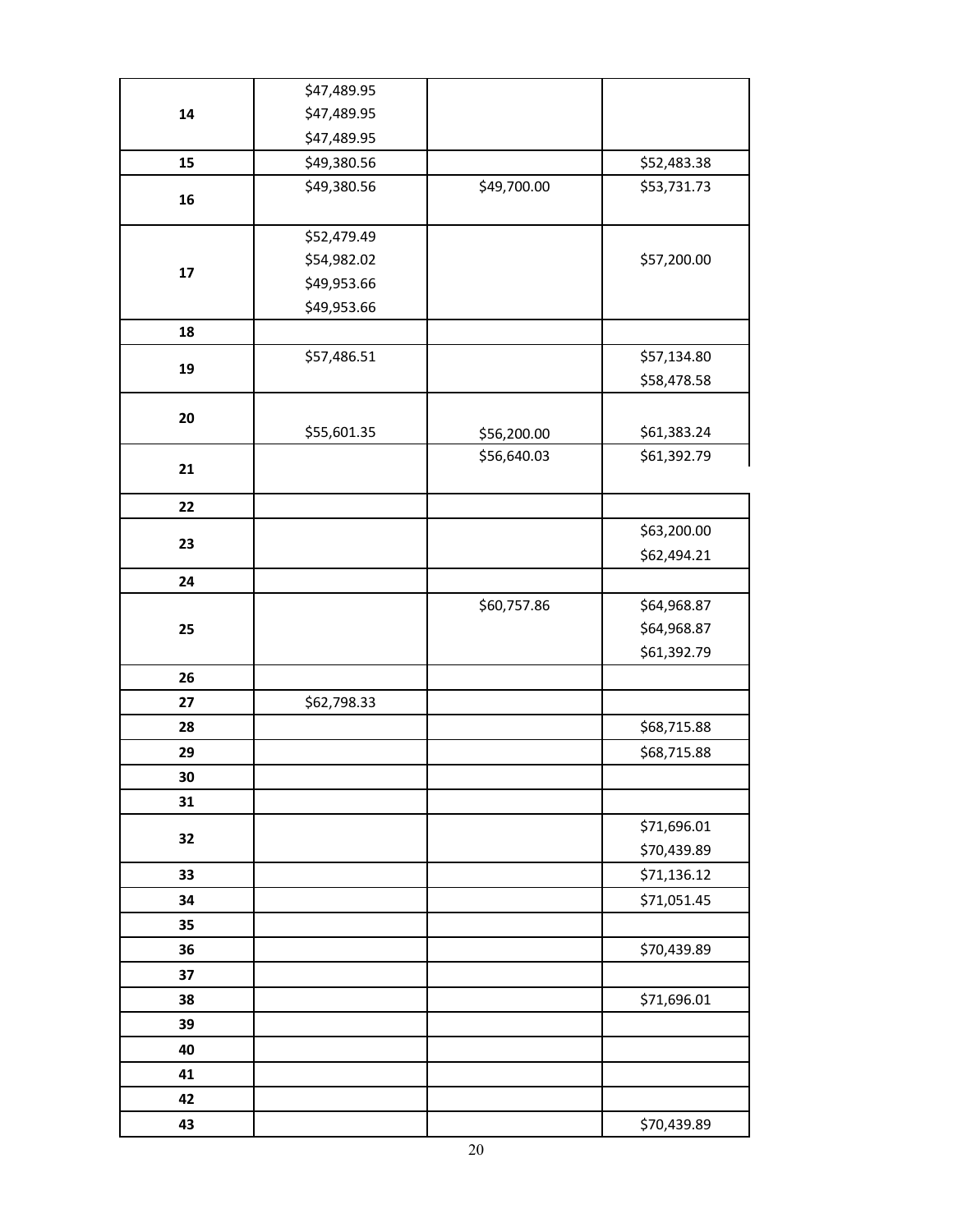#### **APPENDIX B**

# **CENTRAL NOBLE COMMUNITY SCHOOL CORPORATION**

#### **EXTRA-CURRICULAR COMPENSATION**

(For Informational Purposes Only)

|                                                     | 2021-2022     |
|-----------------------------------------------------|---------------|
|                                                     | and 2022-2023 |
|                                                     |               |
| <b>Student Council</b>                              |               |
| First High School Student Council Sponsor           | 600.00        |
| Second High School Student Council Sponsor          | 600.00        |
| First Junior High Student Council Sponsor           | 600.00        |
|                                                     |               |
| <b>National Honor Society</b>                       |               |
| High School National Honor Society Sponsor          | 274.00        |
| Junior High National Honor Society Sponsor          | 274.00        |
|                                                     |               |
| <b>FFA</b>                                          |               |
| Junior-Senior High School FFA Advisor 1             | 1200.00       |
| Junior-Senior High School FFA Advisor 2             | 1200.00       |
| <b>Academic Teams</b>                               |               |
| Academic Competition Team Coordinator/Coach         | 741.00        |
| First Academic Competition Team Coach               | 700.00        |
| Second Academic Competition Team Coach              | 700.00        |
| Third Academic Competition Team Coach               | 700.00        |
| Science Club/Robotics - Central Noble Primary       | 700.00        |
| Science Club/Robotics - Central Noble Elementary    | 700.00        |
| Science Club/Robotics - Central Noble Junior High   | 700.00        |
| Science Club/Robotics - Central Noble High School   | 700.00        |
| Speech & Debate                                     | 700.00        |
| <b>Yearbook</b>                                     |               |
| Junior-Senior High School Yearbook Advisor          | 1000.00       |
| Junior-Senior High School Yearbook Assistant        | 545.00        |
| Elementary Yearbook Advisor - Central Noble Primary | 545.00        |
| Elementary Yearbook Advisor – Central Noble Elem    | 545.00        |
|                                                     |               |
| <b>Class Sponsors</b>                               |               |
| <b>First Senior Class Sponsor</b>                   | 850.00        |
| Second Senior Class Sponsor                         | 850.00        |
| First Junior Class Sponsor                          | 800.00        |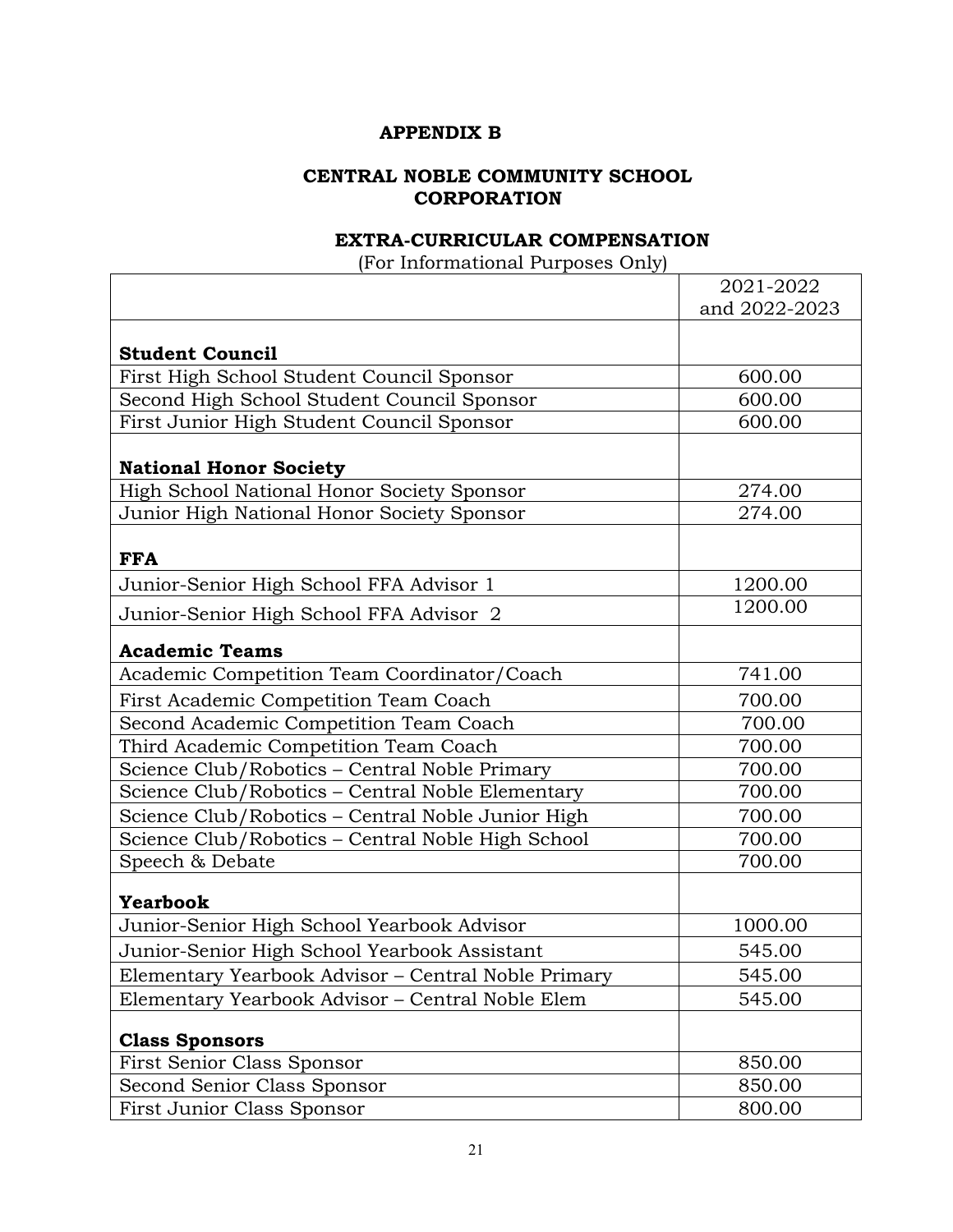| Second Junior Class Sponsor                           | 800.00  |
|-------------------------------------------------------|---------|
| <b>Music</b>                                          |         |
| Junior-Senior High School Instrumental Music Director | 3115.00 |
| Summer Instrumental Music Director                    | 2800.00 |
| <b>Instrumental Music Guard Director</b>              | 600.00  |
| Junior-Senior High School Vocal Music Director        | 1600.00 |
| Show Choir                                            | 500.00  |
| <b>Theater</b>                                        |         |
| High School Dramatic Play Director **                 | 1031.00 |
| First High School Music Play Director                 | 1165.00 |
| Second High School Music Play Director                | 1165.00 |
| <b>Auditorium Coordinator</b>                         | 350.00  |
|                                                       |         |
| <b>Miscellaneous</b><br>Canstruction                  | 400.00  |
| P.U.L.S.E Advisor                                     | 400.00  |
|                                                       |         |
| Cheerleading                                          |         |
| Varsity/Junior Varsity Cheerleader Sponsor - FALL     | 1500.00 |
| Varsity/Junior Varsity Cheerleading Sponsor -WINTER   | 1500.00 |
| Junior High Fall Cheerleader Sponsor                  | 373.00  |
| Junior High Winter Cheerleader Sponsor                | 373.00  |
| <b>Basketball</b>                                     |         |
| Varsity Boys Basketball Coach                         | 7788.00 |
| Varsity Boys Assistant Basketball Coach               | 2691.00 |
| Jr. Varsity Boys Basketball Coach                     | 2800.00 |
| Freshman Boys Basketball Coach                        | 1950.00 |
| 8th Grade Boys Basketball Coach                       | 1600.00 |
| 7th Grade Boys Basketball Coach                       | 1600.00 |
| First 6th Grade Boys Basketball Coach                 | 897.00  |
| Second 6th Grade Boys Basketball Coach                | 897.00  |
| Varsity Girls Basketball Coach                        | 7788.00 |
| Varsity Girls Assistant Basketball Coach              | 2691.00 |
| Jr. Varsity Girls Basketball Coach                    | 2800.00 |
| Freshman Girls Basketball Coach                       | 1950.00 |
| 8th Grade Girls Basketball Coach                      | 1600.00 |
| 7th Grade Girls Basketball Coach                      | 1600.00 |
| First 6th Grade Girls Basketball Coach                | 897.00  |
| Second 6th Grade Girls Basketball Coach               | 897.00  |
|                                                       |         |
|                                                       |         |
|                                                       |         |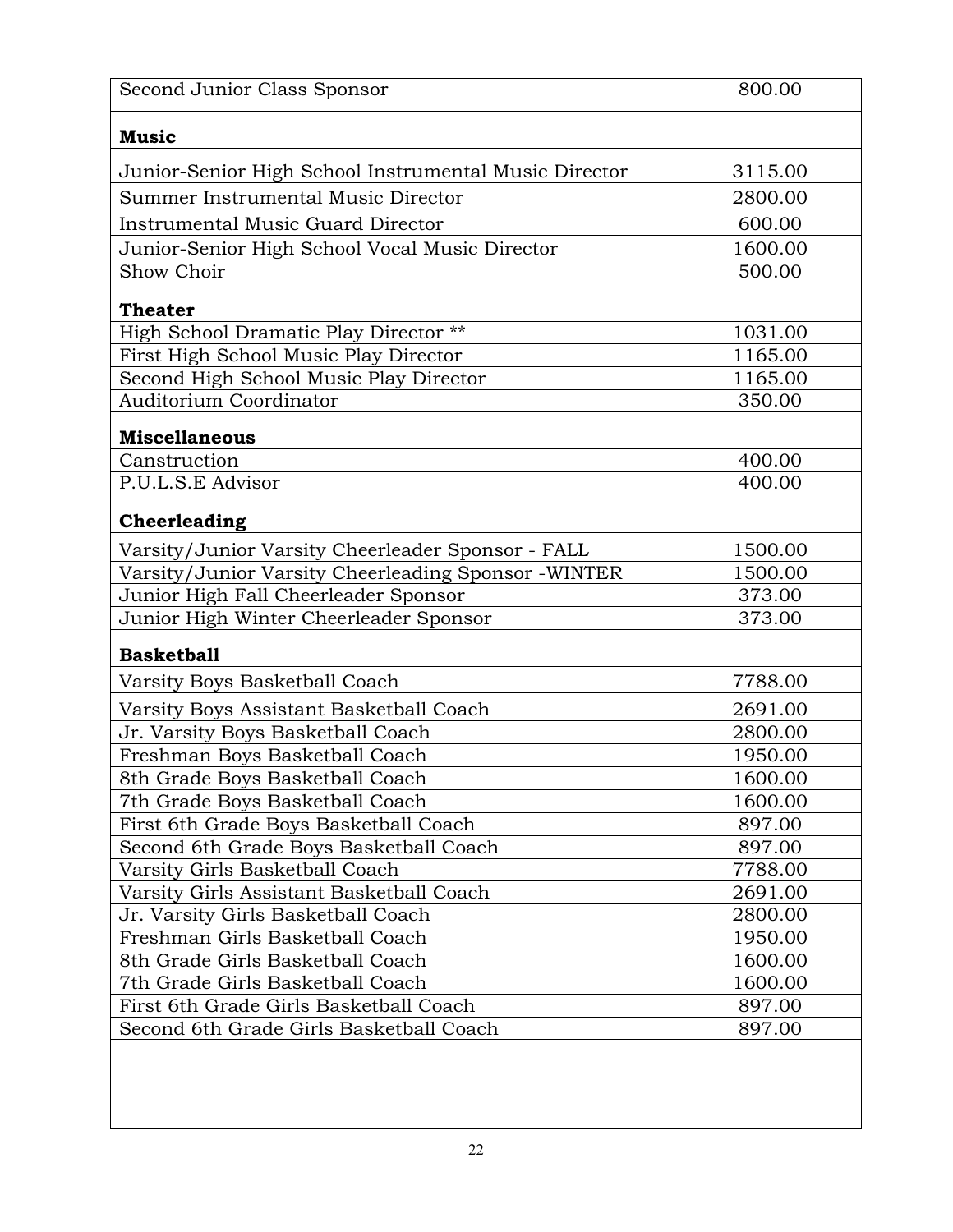| <b>Football</b>                                |         |
|------------------------------------------------|---------|
| Varsity Football Coach                         | 7788.00 |
| First Assistant Varsity Football Coach         | 2800.00 |
| Second Assistant Varsity Football Coach        | 2800.00 |
| Third Assistant Varsity Football Coach         | 2800.00 |
| Fourth Assistant Varsity Football Coach        | 2800.00 |
| First Junior High Football Coach               | 1329.00 |
| Second Junior High Football Coach              | 1329.00 |
| Third Junior High Football Coach               | 1329.00 |
| <b>Volleyball</b>                              |         |
| Varsity Volleyball Coach                       | 3115.00 |
| Jr. Varsity Volleyball Coach                   | 1500.00 |
| Freshman Volleyball Coach                      | 1031.00 |
| 8th Grade Volleyball Coach                     | 1183.00 |
| 7th Grade Volleyball Coach                     | 1183.00 |
| 6th Grade Volleyball Coach                     | 850.00  |
| Golf                                           |         |
| Varsity Boys Golf Coach                        | 1423.00 |
| Junior High Golf Coach                         | 850.00  |
| <b>Tennis</b>                                  |         |
| Varsity Boys Tennis Coach                      | 1500.00 |
| Varsity Boys Assistant Tennis Coach            | 850.00  |
| Varsity Girls Tennis Coach                     | 1500.00 |
| Varsity Girls Assistant Tennis Coach           | 850.00  |
| Junior High Tennis Coach                       | 500.00  |
| <b>Cross Country</b>                           |         |
| Varsity Boys and Girls Cross-Country Coach     | 2000.00 |
| Junior High Boys and Girls Cross Country Coach | 1115.00 |
| Wrestling                                      |         |
| Varsity Wrestling Coach                        | 3115.00 |
| Varsity Assistant Wrestling Coach              | 1595.00 |
| First Junior High Wrestling Coach              | 600.00  |
| Second Junior High Wrestling Coach             | 360.00  |
| Third Junior High Wrestling Coach              | 360.00  |
| <b>Baseball</b>                                |         |
| Varsity Baseball Coach                         | 2504.00 |
| Varsity Assistant Coach                        | 741.00  |
| Jr. Varsity Baseball Coach                     | 1539.00 |
|                                                |         |